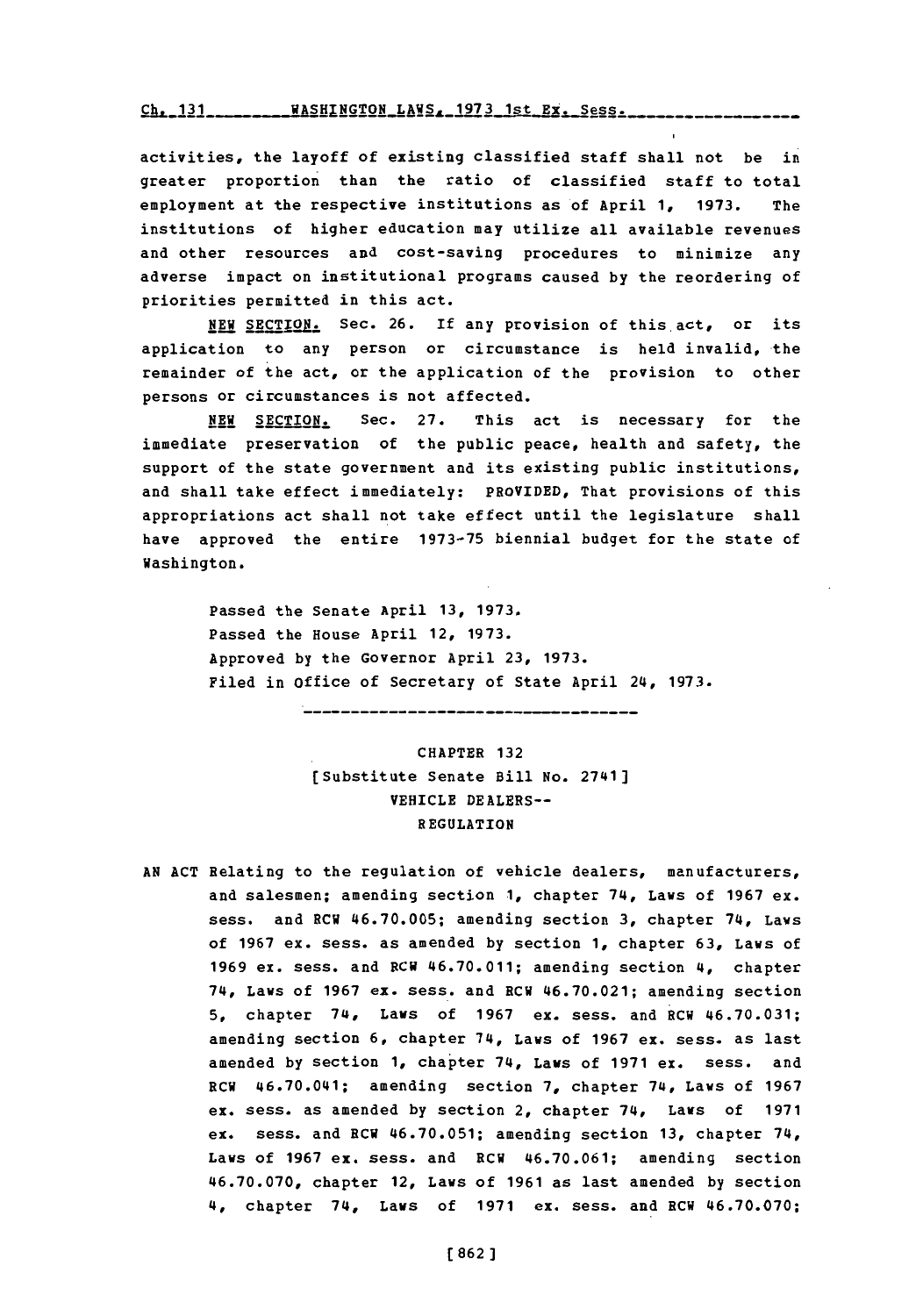amending section 8, chapter 74, Laws of 1967 ex. sess. and RCW 46.70.081; amending section 9, chapter 74, Laws of 1967 ex. sess. as amended by section 5, chapter 74, Laws of 1971 ex. sess. and RCW 46.70.082; amending section 10, chapter 74, Laws of 1967 ex. sess. as amended by section 6, chapter 74, Laws of 1971 ex. sess. and RCW 46.70.083; amending section 46.70.090, chapter 12, Laws of 1961 as last amended by section 7, chapter 74, Laws of 1971 ex. sess. and RCW 46.70.090; amending section 11, chapter 74, Laws of 1967 ex. sess. as amended by section 4. chapter 63, Laws of 1969 ex. sess. and RCW 46.70.101; amending section 46.70.120, chapter 12, Laws of 1961 and RCW 46.70.120; amending section 46.70.130, chapter 12, Laws of 1961 and RCW 46.70.130; amending section 46.70.140, chapter 12, Laws of 1961 as last amended by section 8, chapter 74, Laws of 1971 ex. sess. and RCW 46.70.140; amending section  $16$ , chapter 74, Laws of 1967 ex. sess. as amended by section 1, chapter 112, Laws of 1969 and RCW 46.70.180; amending section 21, chapter 74, Laws of 1967 ex. sess. and RCW 46.70.190; amending section 2, chapter 74, Laws of 1967 ex. sess. and RCW 46.70.900; amending section 46.16.020, chapter 12, Laws of 1961 as last amended by section 14, chapter 32, Laws of 1967 and RCW 46.16.020; amending section 46.16.045, chapter 12, Laws of 1961 and RCW 46.16.045; adding a new section to chapter 46.16 RCW; adding new sections to chapter 46.70 RCW; repealing section 46.70.060, chapter 12, Laws of 1961, section 77, chapter 32, Laws of 1967, section 26, chapter 74, Laws of 1967 ex. sess., section 3, chapter  $74$ , Laws of 1971 ex. sess., section 5, chapter 99, Laws of 1972 ex. sess. and RCW 46.70.060; and repealing section 29, chapter 74, Laws of 1967 ex. sess., section 9, chapter 74, Laws of 1971 ex. sess. and RCW 46.70.280.

BE IT ENACTED BY THE LEGISLATURE OF THE STATE OF WASHINGTON:

Section 1. Section 1, chapter 74, Laws of 1967 ex. sess. and RCW 46.70.005 are each amended to read as follows:

The legislature finds and declares that the distribution and sale of ((motor)) vehicles in the state of Washington vitally affects the general economy of the state and the public interest and the public welfare, and that in order to promote the public interest and the public welfare, and in the exercise of its police power, it is necessary to regulate ((motor)) and license vehicle manufacturers, factory distributors  $\circ$ r wholesalers and  $\circ$ r distributor representatives, and to regulate and license dealers, and salesmen of ((motor)) vehicles doing business in Washington, in order to prevent frauds, impositions and other abuses upon its citizens and to protect and preserve the investments and properties of the citizens of this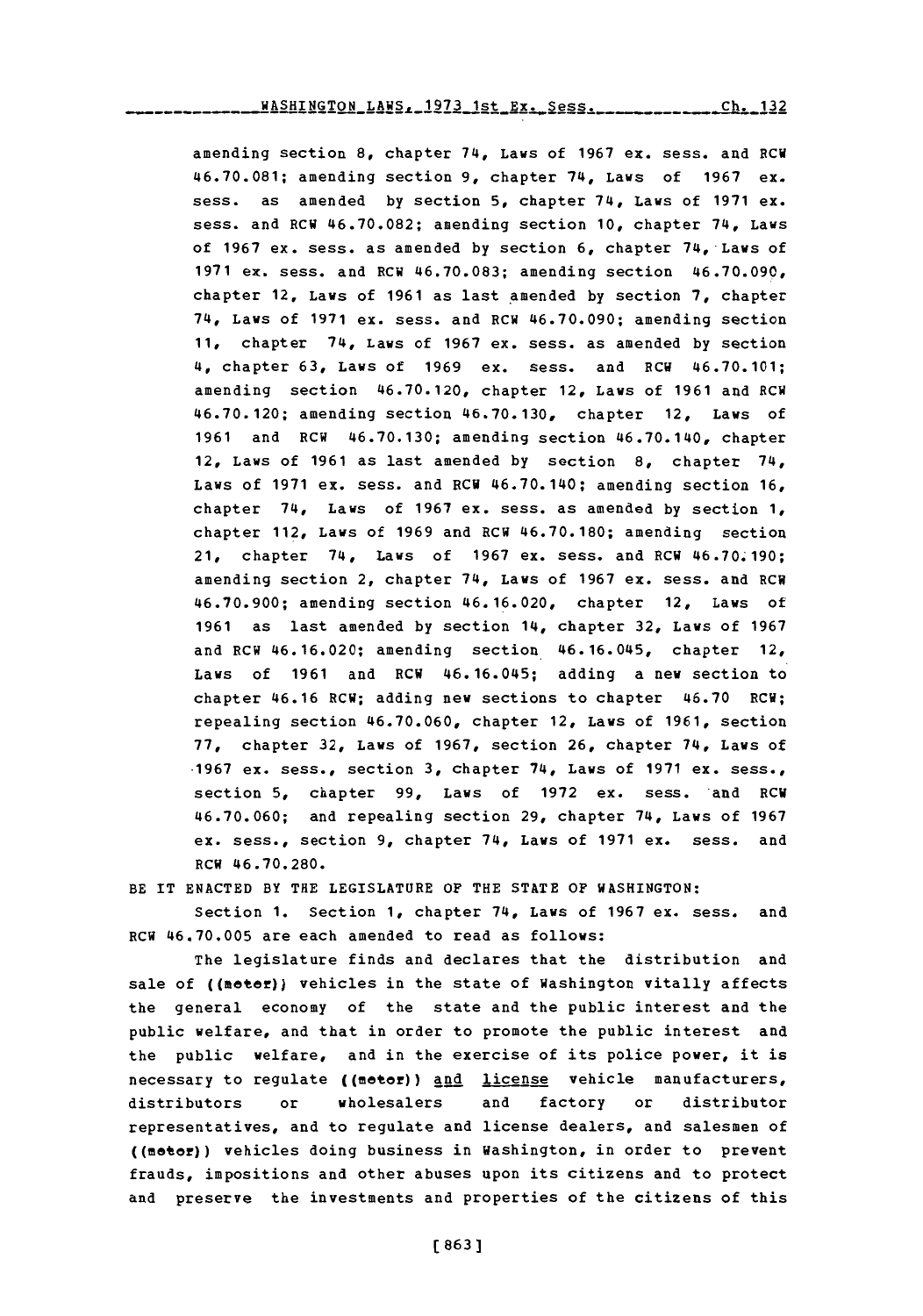Ch. 132 \_\_\_\_\_\_\_\_ WASHINGTON LAWS, 1973 1st Ex. Sess. \_\_\_\_\_\_\_\_

state.

Sec. 2. Section 3, chapter 74, Laws of 1967 ex. sess. as amended by section 1, chapter 63, Laws of 1969 ex. sess. and RCW 46.70.011 are each amended to read as follows:

As used in this chapter:

(1) "Vehicle" means and includes every device capable of being moyed upon a public highway and in, upon, or by which any persons or property is or may be transported or drawn upon a public highway, excepting devices moved by human or animal power or used exclusively upon stationary rails or tracks.

12) "Motor vehicle" ((means any motor driven)) shall mean every vehicle which is self-propelled and every vehicle which is propelled by electric power obtained from overhead trolley wires, but not operated upon rails, and which is required to be registered and titled under Title 46, Motor Vehicles.

(((2))) (3) "((Hotor)) Yehicle dealer" means any person, firm, association, corporation or trust, not excluded by subsection (((a))) 14) of this section, engaged in the business of buying, selling, exchanging, offering, brokering, leasing with an option to purchase, auctioning, soliciting, or advertising the sale of new, or used ((motor)) vehicles((7 trailers or motorcycles)); PROVIDED, That vehicle dealers shall be classified as follows:

1al A "motor vehicle dealer" shall be a vehicle dealer that deals in new and used motor vehicles:

1bl A "mobile home and travel trailer dealer" shall be a vehicle dealer that deals in mobile homes or travel trailers, or both:

<u>ICI à "miscellaneous vehicle dealer" shall be a vehicle dealer</u> that deals in motorcycles and/or vehicles other than motor vehicles OF mobile homes and travel trailers.

(((a)))  $(4)$  The term "((motor)) vehicle dealer" does not include:

 $($ ( $\{\pm\}$ )) (a) Receivers, trustees, administrators, executors, guardians, or other persons appointed by, or acting under a judgment or order of any court; or

(((ii)) (b) Public officers while performing their official duties; or

(((iii))) (c) Employees of ((motor)) vehicle dealers ((when)) who are engaged in the specific performance of their duties as such employees; or

(((+\*\*)) (d) Any person engaged in an isolated sale of a ((motor)) vehicle in which he is the registered ((andy)) or legal owner, or both, thereof.

(((v))) (e) Any person, firm, association, corporation or trust, engaged in the selling of equipment other than ((motor))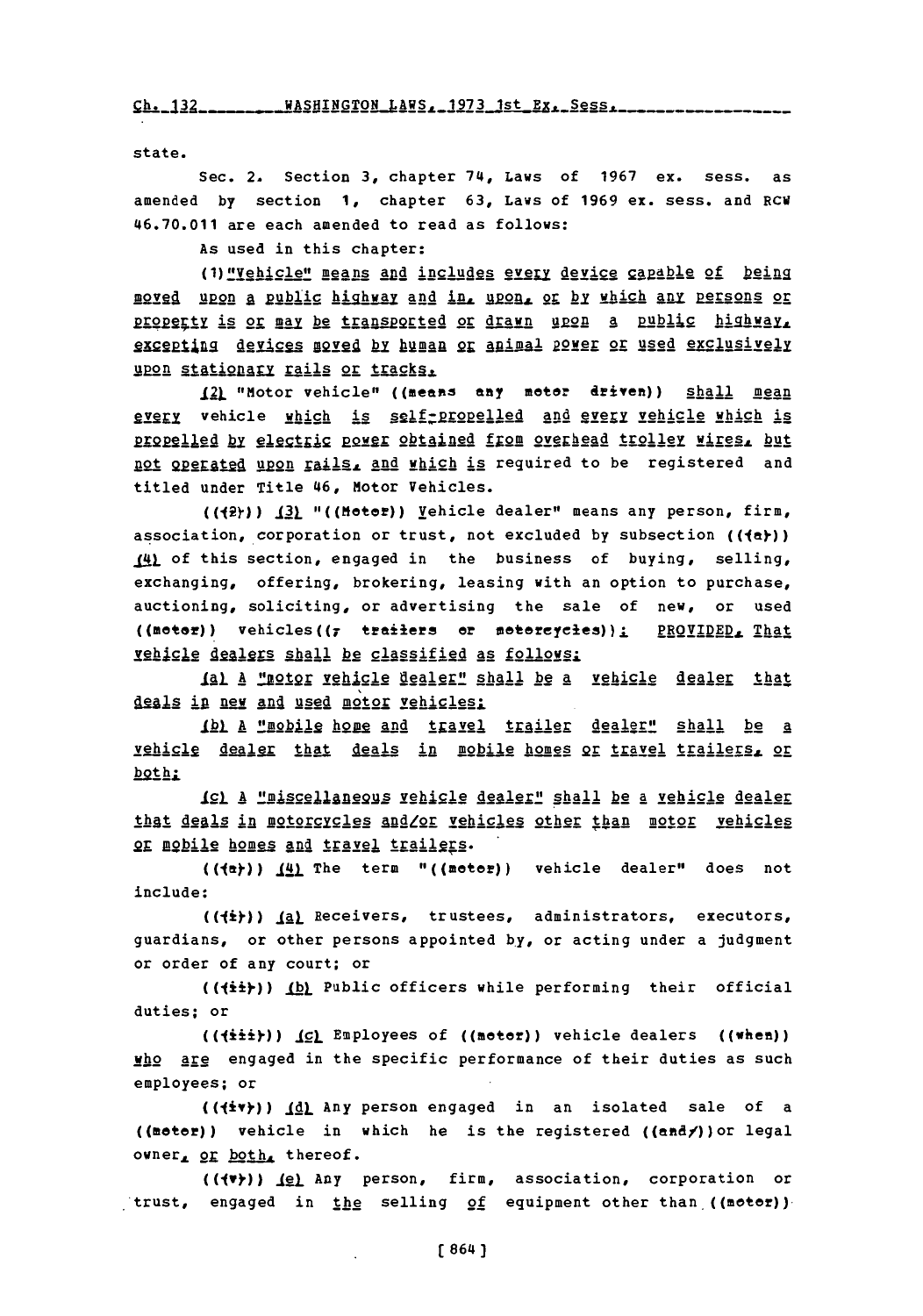**ch 1V2** WRCUTUr-rPnM T **AWC: 1973 1** t **- -- - - - - - -** c **g - - - - - - - - - - -** rh **<sup>1</sup>**1 **ly - - - - - - - - -**

vehicles, used for agricultural or industrial purposes.

(((3) "Hotor)) **151** "Vehicle salesman" means any person who for any form of compensation sells, auctions, leases with an option to purchase, or offers to sell or to so lease ((motor)) vehicles( $(r$ trailers or motorcycles)) on behalf of a ((motor)) vehicle dealer.

(((\*)) (6) The term "department" means the department of motor vehicles which shall administer and enforce the provisions of this chapter.

((45)) [7] "Director" means the director of the department of motor vehicles.

MW6)) **(81** "Manufacturer" means any person, firm, association, corporation or trust, resident or nonresident, who manufactures or assembles new and unused ((metefl) vehicles((7)) **and** shall <u>further include</u> the terms:

((7)) <u>(a)</u> "Distributor" which means any person, firm, association, corporation or trust, resident or nonresident, who in whole or in part offers for sale, sells or distributes any new and unused ((motor)) vehicle to ((motor)) vehicle dealers or who maintains factory representatives.

**((18Y)) .LbI** "Factory branch" which means a branch office maintained **by** a manufacturer for the purpose of selling or offering for sale, ((metef)) vehicles to a distributor, wholesaler or ((motor)) vehicle dealer, or for directing or supervising in whole or in part factory or distributor representatives, and shall further include any sales promotion organization, whether the same be a person, firm or corporation, which is engaged in promoting the sale of new and unused ((meter)) vehicles in this state of a particular brand or make to ((moter)) vehicle dealers.

**((19))** \_(2) "Factory representative" which means a representative employed **by** a manufacturer, distributor, or factory branch for the purpose of making or promoting for the sale of his, its, or their ((meter)) vehicles or for supervising or contracting with his, its, or their dealers or prospective dealers.

(((10)) (9) "Established place of business" means a permanent, enclosed commercial building located within the state of Washington easily accessible and open to the public, at all reasonable times, with an improved ((antemobile)) display area of not less than three thousand square feet in or immediately adjoining said building, and at which the business of a ((motor)) vehicle dealer, including the display and repair of ((motor)) vehicles, may be lawfully carried on in accordance with the terms of all applicable building code, zoning and other land-use regulatory ordinances and in which such building the public may contact the ((moter)) vehicle dealer or his ((meter)) vehicle salesman, at all reasonable times and at which place of business shall be kept and maintained the books,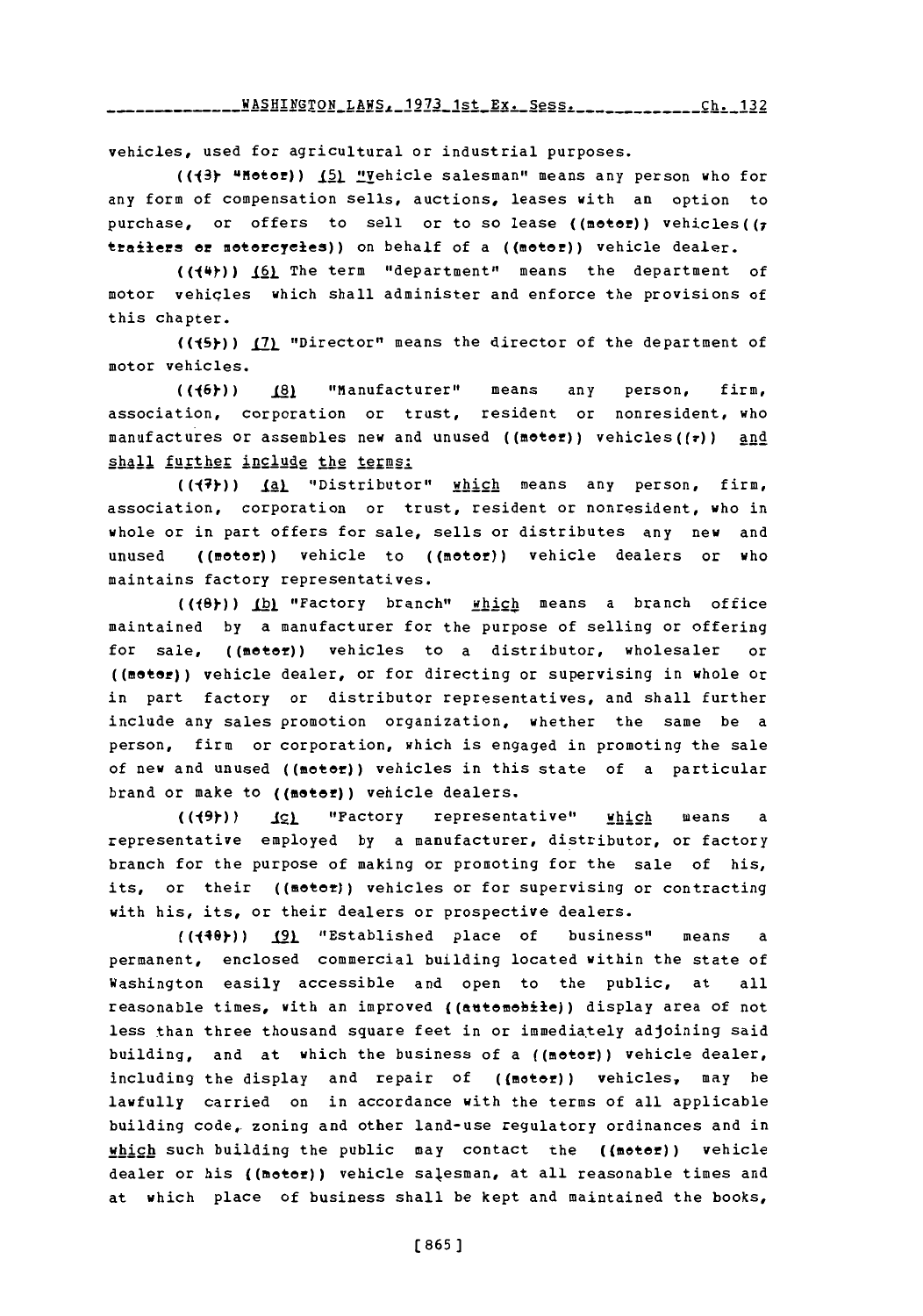Ch. 132 \_\_\_\_\_\_\_\_ WASHINGTON LAWS, 1973 1st Ex. Sess. \_\_\_\_\_\_\_\_

records and files necessary to conduct the business at such place. The established place of business shall display an exterior sign permanently affixed to the land or building, with letters clearly visible to the major avenue of traffic.

**IJ1QL** " **1lape** means **an]** of busines of a vehicle dealgg within th2 agme **p9galy** a& the princiPal PlAce **of** business of the firm which is physically and geographically separated from the pringipal plage of business of the firm or any place of business of a vehicle dealer within the same county as the principal place of business of the firm under which he does business under a name other than the principal name of the firm, or both.

Sec. **3.** Section **4,** chapter 74, Laws of **1967** ex. sess. and **RCW** 46.70.021 are each amended to read as follows:

It shall be unlawful for any ((motor)) vehicle dealer ((or motor)), vehicle salesman or vehicle manufacturer to engage in ((this)) business as such, act as such, serve in the capacity of such, ((er)) advertise himself, itself, or themselves as such((7))  $QE$ distribute or transfer vehicles for resale in this state, without first obtaining and holding a current license as provided in this chapter: PROVIDED, That a ((meter)) vehicle dealer shall not be required to have a ((motor)) vehicle salesman's license: PROVIDED. **FURTHER, That a distributor, factory branch, or factory** representative shall not be reguired to have a vehicle manufacturer ligense so long as the vehicle manufacturer so represented is properly licensed pursuant to this chapter.

Sec. 4. Section **5,** chapter 74, Laws of **1967** ex. sess. and RCW **46.70.031** are each amended to read as follows:

A ((motor)) vehicle dealer ((or)), salesman, or manufacturer may apply for a license by filing with the ((director)) department an application in such form as the ((director)) department may prescribe ((and open payment of the necessary fee as herein set forth)).

Sec. **5.** Section **6,** chapter 74, Laws of **1967** ex. sess. as last amended **by** section **1,** chapter 74, Laws of **1971 ex.** sess. and RCW 46.70.041 are each amended to read as follows:

**(1)** Every application foi a vehicle dealer or a vehicle salesman's license shall contain the following information to the extent the same is applicable to the applicant:

(a) ((The applicant<sup>a</sup>s honesty and reputation;)) Proof as the department may reguire concerning the applicant's identity, including but not limited to his fingerprints, the honesty. truthfulness. and god reputation of the applicant for license. or of the officers of a corporation making the application:

**(b)** The applicant's form and place of organization;

(c) The qualification and business history of the applicant, and in the case of a ((moter)) vehicle dealer, any partner, officer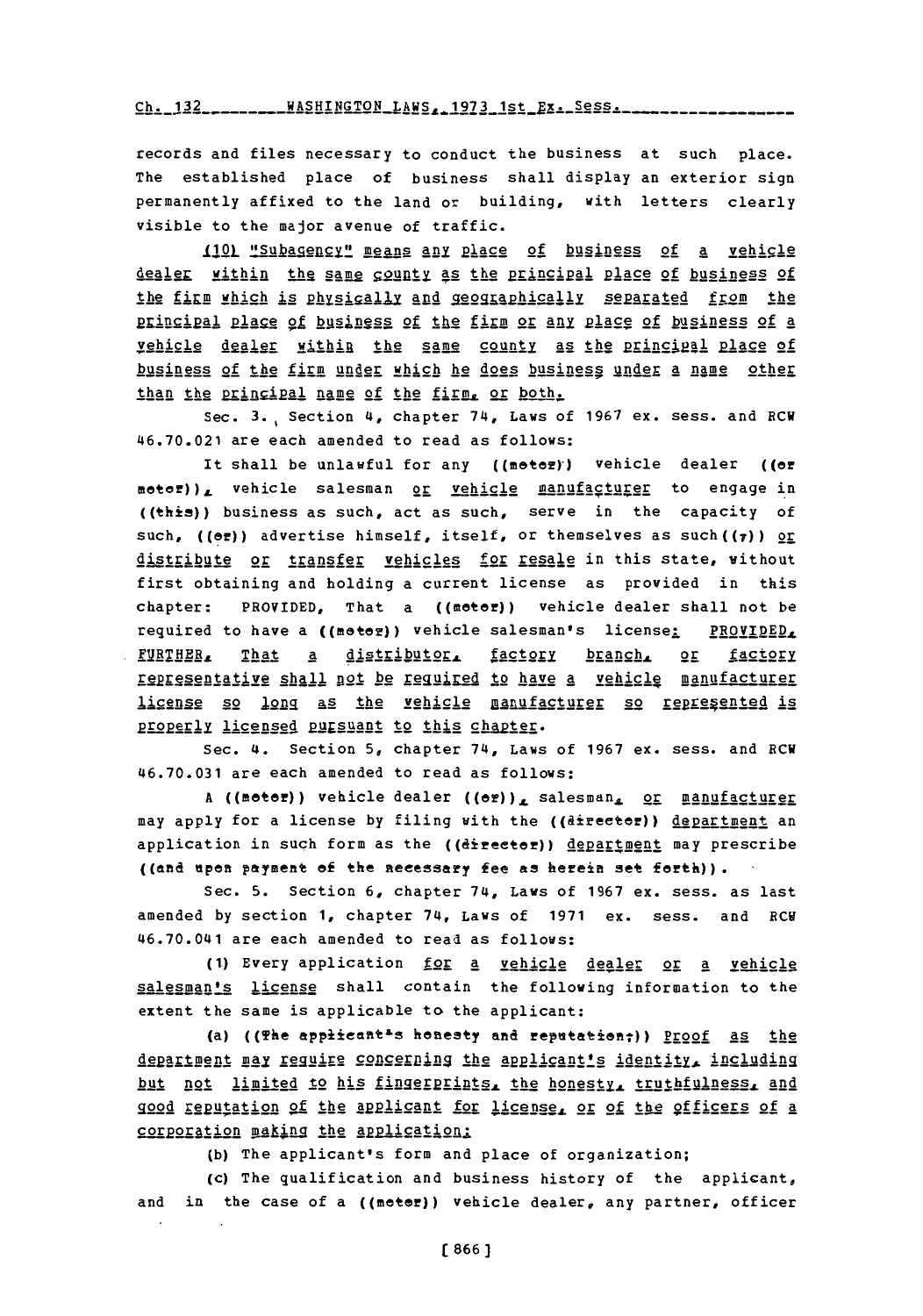or director;

**(d)** Whether the applicant has been ((foam& guity of **anty** felony)) convicted of any crime within the ((past)) preceding five years involving ((moral turpitude, or for any misdemeanor concerning)) fraud, misrepresentation, or conversion, or ((suffering)) has suffered any judgment within the preceding five years in any civil action involving fraud, misrepresentation or conversion and in the case of a corporation or partnership, all directors, officers or partners;

(e) ((The applicant<sup>1</sup>s financial condition or history including whether the applicant or any partner; officer or director has ever been adjudged bankrupt or has any unsatisifed judgment in any federal or state ceurt;

**(f))** Any other information the department may reasonably require.

(2) If the applicant is a ((motor)) vehicle dealer( $(r - th$ en information **as** to the type **of** business he **will be engaged** iny including)):

(a) Name or names of new ((adtemebies)) vehicles the ((motor)) vehicle dealer wishes to sell;

**(b)** The names and addresses of each manufacturer ((or distributor)) from whom the applicant has received a franchise;

(c) Whether the applicant intends to sell used ((motor)) vehicles, and if so, whether he has space available for servicing and repairs;

**(d) A** certificate **by** the chief of police or his deputy, or a member of the Washington state patrol or a representative of the department of motor vehicles that the applicant has an established place of business at each business location in the state of Washington: PROVIDED, That in no event shall such certificate be issued **by** a member of the Washington state patrol if the dealership is located in a city which has a population in excess of five thousand persons $((\tau))$ :

(e) **A** copy of a current service agreement with a manufacturer, or distributor for a foreign manufacturer, requiring the applicant, upon demand of any customer receiving a new vehicle warranty to perform or arrange for, within a reasonable distance of his established place of business, the service repair and replacement work required of the manufacturer or distributor **by** such vehicle warranty: PROVIDED, That this requirement shall only apply to applicants seeking to sell, to exchange, to offer, to broker, to auction, to solicit or to advertise new or current-model ((motor)) vehicles with factory or distributor warranties(( $\tau$ ));

If) The class of vehicles the vehicle dealer will be buying, selling, exchanging, offering, brokering, leasing with an option to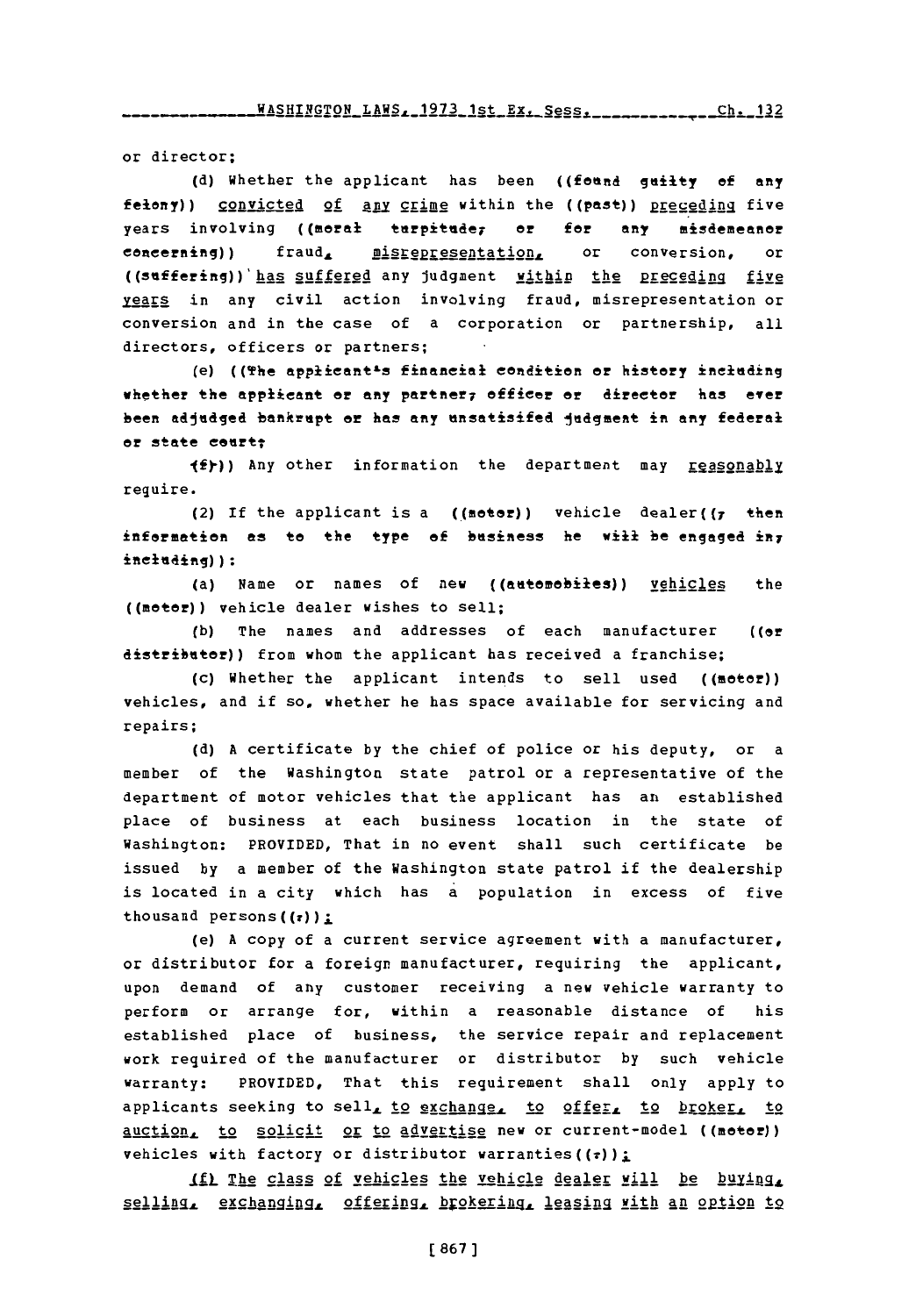Ch. 132 \_\_\_\_\_\_\_\_ WASHINGTON\_LAWS \_\_ 1973\_1st \_Ex. Sess. \_\_\_\_\_\_\_\_\_\_\_\_\_\_\_\_\_

purchase, auctioning, soliciting, or advertising and which classification or classifications the dealer wishes to be designated as:

Igl The applicant's financial condition or history including whether the applicant or any partner, officer or director has ever been adjudged bankrupt or has any unsatisfied judgment in any federal or state court.

(3) If the ((application is for a salesman<sup>4</sup>s license<sub>7</sub>)) applicant is a vehicle salesman, such application shall contain, in addition, a certification by the ((motor)) vehicle dealer for whom he is going to work that he has examined the background of the applicant and to the best of his knowledge is of good moral character;

141 If the applicant is a manufacturer such application shall contain the following information to the extent it is applicable to the applicant:

Ial The name and address of the principal place of business of the applicant and, if different, the name and address of the Washington state representative of the applicant:

Ibl The name or names under which the applicant will do business in the state of Washington:

Icl Evidence that the applicant is authorized to do business in the state of Washington:

Idl The name or names of the vehicles that the licensee manufactures:

1el The name or names and address or addresses of each and every distributor, factory branch, and factory representative;

If) The name or names and address or addresses of resident employees or agents to provide service or repairs to vehicles located in the state of Washington only under the terms of any warranty attached to new or unused vehicles manufactured, unless such manufacturer reguires warranty service to be performed by all of its dealers pursuant to a current service agreement on file with the department:

Ig) Any other information the department may reasonably reguire.

Sec. 6. Section 7, chapter 74, Laws of 1967 ex. sess. as amended by section 2, chapter 74, Laws of 1971 ex. sess. and RCW 46.70.051 are each amended to read as follows:

After the application has been filed ((and)), the fee paid, and bond posted, if required the department shall, if no denial order is in effect and no proceeding is pending under RCW 46.70.180 or 46.70.200, issue the appropriate license, which license, in the case of a vehicle dealer, shall designate the classification of the dealer: PROVIDED, That nothing shall prohibit a vehicle dealer from obtaining licenses for more than one classification, and: PROVIDED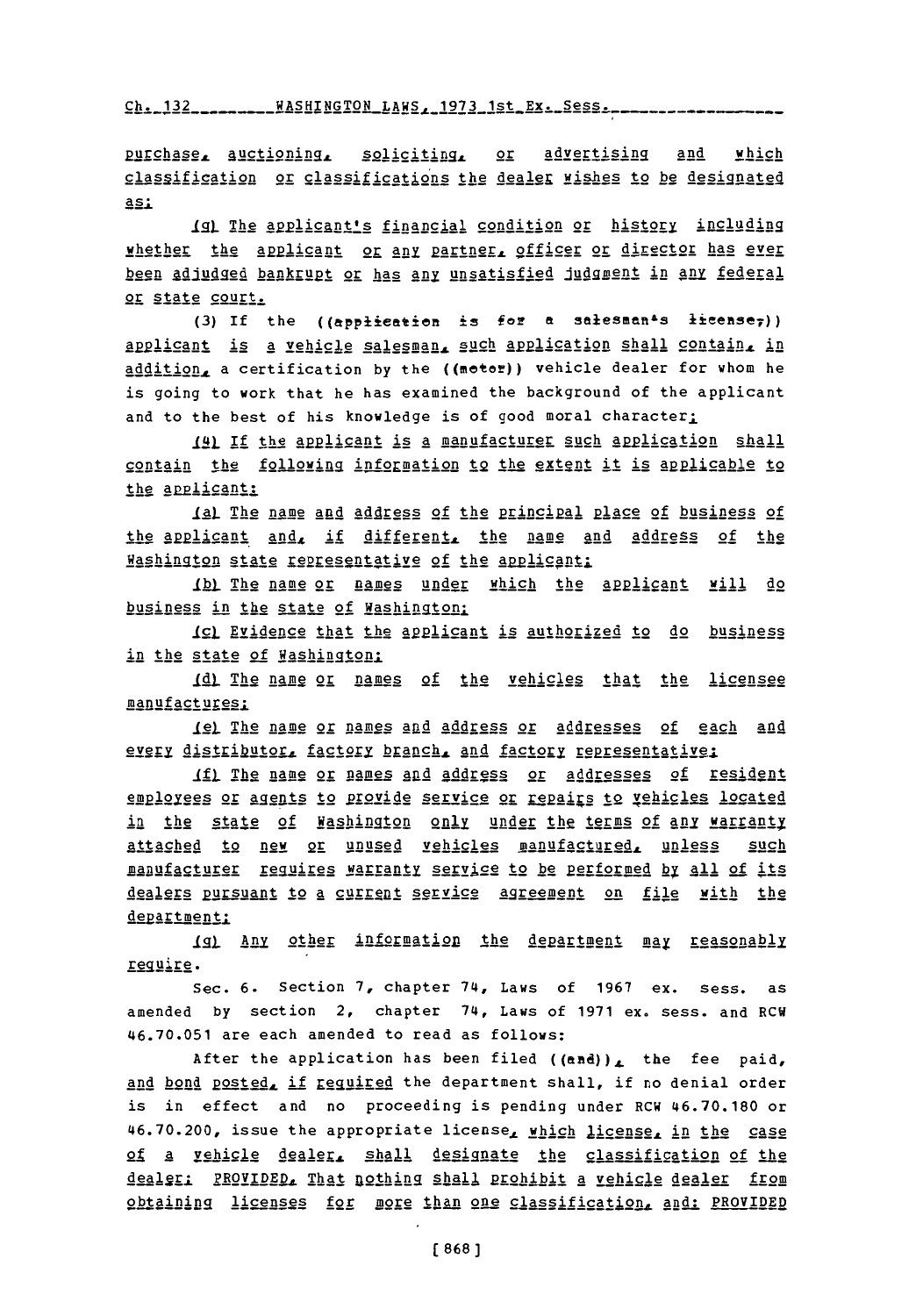\_\_\_\_\_\_\_\_WASHINGTON\_LAWS. 1973\_1st\_Ex. Sess. \_\_\_\_\_\_\_\_\_\_\_\_\_\_ Ch. 132

FURTHER, That nothing shall prevent any vehicle dealer from dealing in other classes of vehicles on an isolated basis.

Sec. 7. Section 13, chapter 74, Laws of 1967 ex. sess. and RCW 46.70.061 are each amended to read as follows:

(1) ((For motor vehicle dealers; the fee as provided in RCW 46.70.060.

(2) For dealers plates, three dollars per set for each additional set over one;

(3) For location change by a motor vehicle dealer within the same county; five dollars; A change to another county shall require a new license;

(4) Por each motor vehicle salesman; ten dollars per year and ten dollars for each year for renewal thereof;

(5) Por transfer of a motor vehicle salesman from one motor vehicle dealer to another motor vehicle dealer; transfer fee of five dellars:))

The fees for original licenses issued for a calendar year or any portion thereof pursuant to this chapter shall be:

(a) Tenicle dealers, principal place of business for each and every license classification; Fifty dollars;

(b) Vehicle dealers, each and every subagency: Ten dollars;

Icl Vehicle salesman: Ten dollars:

(d) Vehicle manufacturers: Fifty dollars.

121 The fee for renewal of any license issued pursuant to this chapter shall be:

Ial Vehicle dealers, principal place of business for each and every license classification; Twenty-five dollars;

(b) Vehicle dealer, each and every subagency: Ten dollars;

(c) Vehicle salesman: Ten dollars:

(d) Vehicle manufacturers: Twenty-five dollars.

PROVIDED. That if any licensee shall fail or neglect to apply for such renewal prior to February 1st in each year, his license shall be declared cancelled by the director, in which case the licensee will be tequited to apply for an original license and pay the fee required for such original license.

131 The fee for the transfer to another location of any license issued pursuant to this chapter shall be:

Ial Vehicle dealer, principal place of business of each and every license classification, provided that such change is within the same county: Ten dollars;

Ibl There shall be no transfer of any vehicle dealer subagency license:

(c) Vehicle salesman, provided that no such fee shall be required in a transfer from one location of any one dealer to any other location: Five dollars.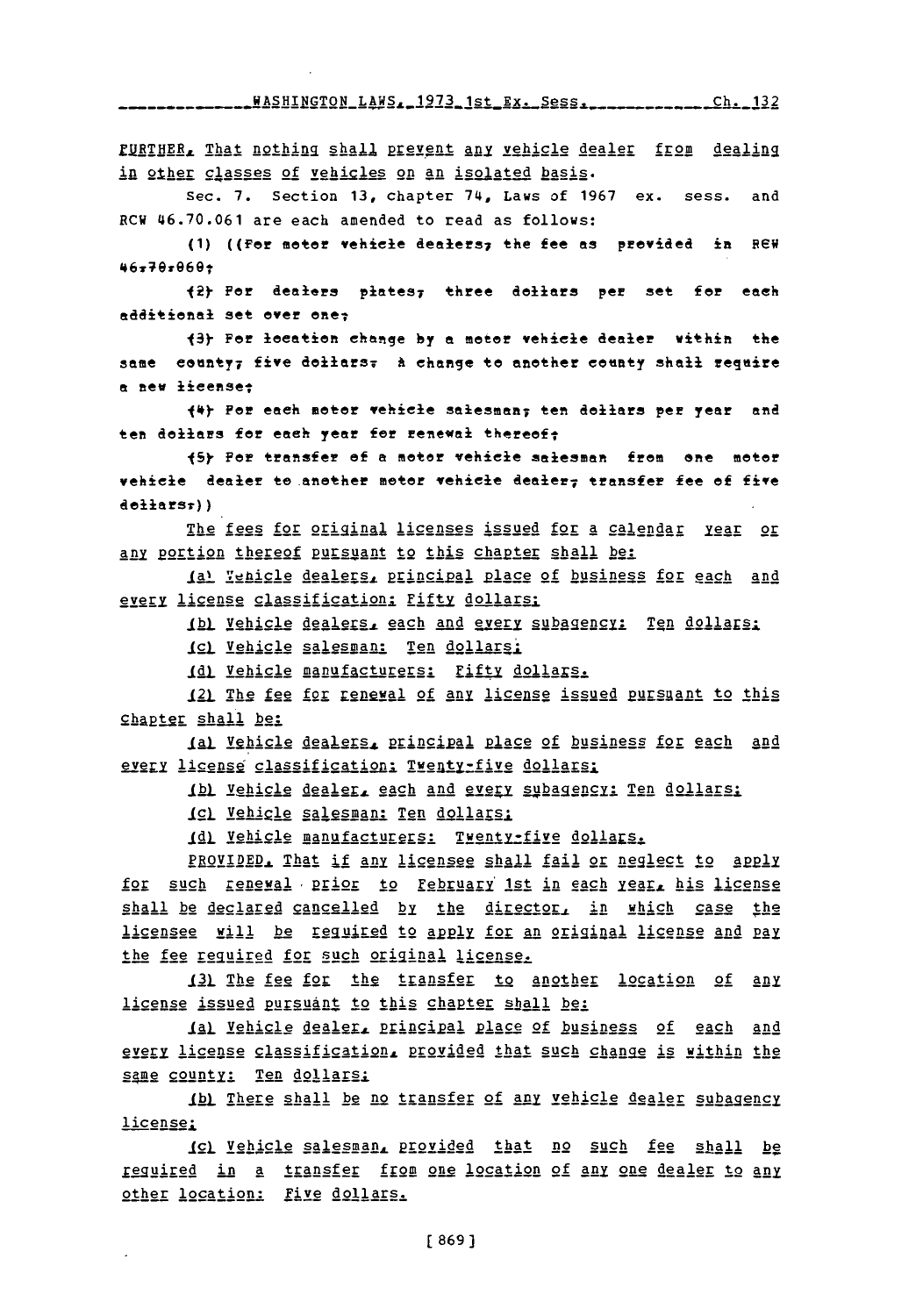. 132 **MASHINGTON LAWS, 1973 1st Ex. Ses.** 

\$1j The fee **for** vehicle dealer license plaes **and** magufacturer license plates shall be the amount required by law for vehicle license plates exclusive of excise tax, except those specified in RCM 82.44.030, and gross weight and tonnage fees: PROVIDED, That the fee for an original vehicle dealer's license or any renewal thereof shall include one set, or one plate, dependent upon the license classification of the dealer, of vehicle dealer license plates for each classification of the dealer.

PROVIDED, FURTHER, That the maximum number of sets of vehicle dealer plates the department may issue to a dealer shall not exceed the greater of ten sets or a figure which represents four percent of the dealer's total vehicle sales for the previous year, except that the department may issue what it determines to be a reasonable number of sets in those cases where the dealer has not been previously licensed or where he can satisfy the department that the previous year's sale[s] were unnaturally low for reasons beyond his control: PROVIDED, FURTHER, That the department may, in its discretion, issue a reasonable numbgr **of** additional .plates in those cases where a dealer sells motor homes, mobile homes or travel trailers: **AND** PROVIDED FURTHER, That no dealer who sold less than twenty passenger **ME** AnLQk Pgckup trucM Rnigg Ihg .212YIgg **Iear shall** be entitled to receive any additional sets, unless he can satisfy the department that additional sets are necessary for the purposes indicated in RCH **A46,.70.Lg09** ggggligg subsections 421 **\_JAj** and **jaLig** .

**((j6))) \_51 All** fees collected under this chapter shall be turned into the state treasury and credited to the motor vehicle fund.

1I1 **The 12e** rescribed herein shall be in addition to anX excise taxes imposed by chapter 82.44 RCW.

Sec. **8.** Section **46.70.070,** chapter 12, Laws of **1961** as last amended **by** section **4,** chapter 74, Laws of **1971** ex. sess. and RCU **46.70.070** are each amended to read as follows:

11) Before issuing a vehicle dealer's license, the department shall require the applicant to file with said department a surety bond in the amount of:

((144)) **\_(A)** Ten thousand dollars for ((new and used)) motor vehicle((s)) dealers;

(( $2$ ) Ten thousand dollars for used motor vehicles;

13t Ten theasand dellars for the sale **of** traiers **valued at** more than two thousand dollars;))

Ibl Twenty thousand dollars for mobile home and trayel trailer dealers: PROVIDED, That if such dealer does not deal in mobile homes such bond shall be ten thousand dollars:

**((jIe))** 1cL Five thousand dollars for ((the sale **of** trailers vaiued at two thousand doliars or .iess; and motorcycles;))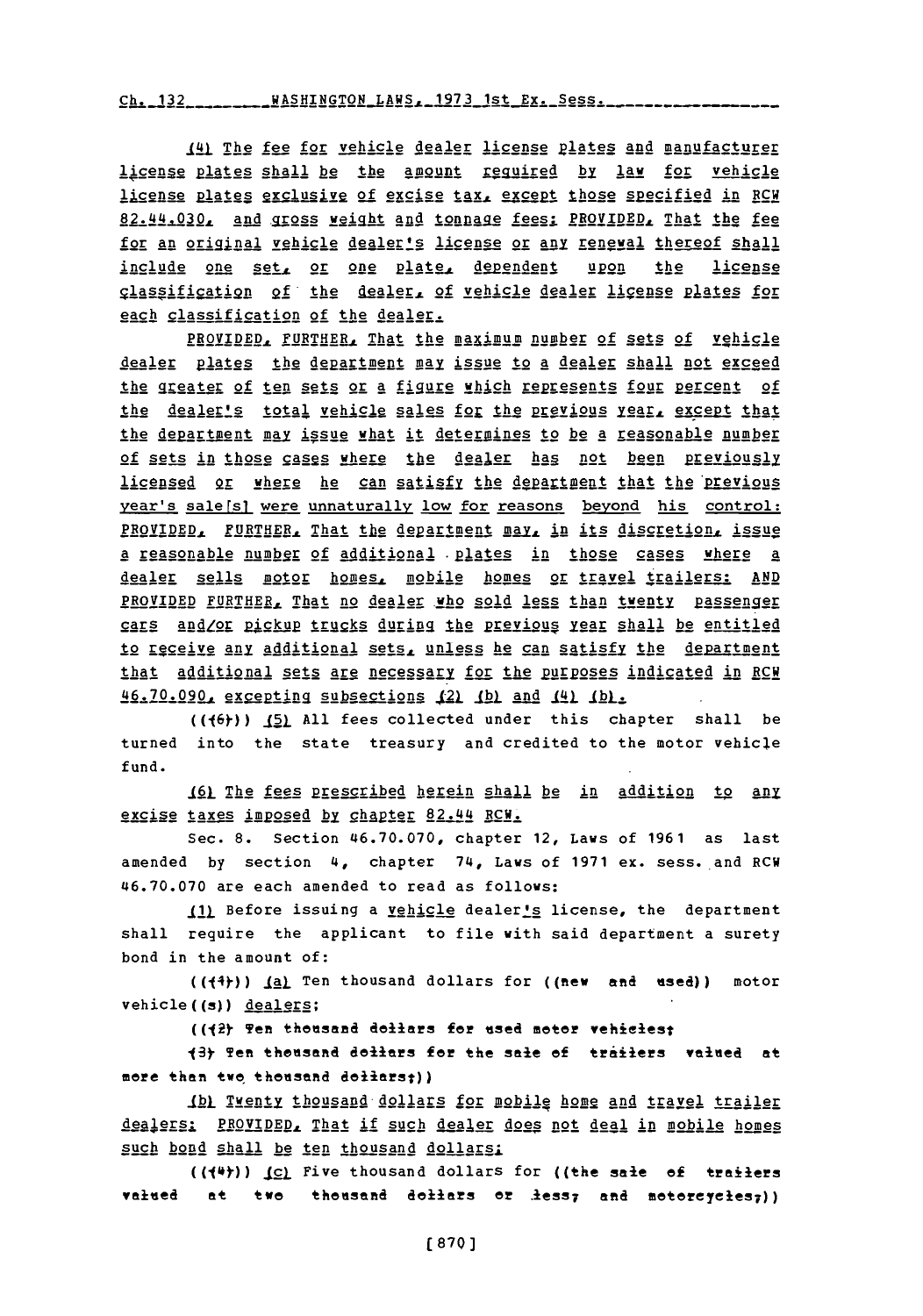## miscellaneous dealers,

running to the state, and executed **by** a surety company authorized to do business in the state. Such bond shall be approved **by** the attorney general as to form and conditioned that the dealer shall conduct his business in conformity with the provisions of this chapter. Any retail purchaser who shall have suffered any loss or damage **by** reason of breach of warranty or **by** any act **by** a dealer which constitutes a violation of this chapter shall have the right to institute an action for recovery against such dealer and the surety upon such bond. successive recoveries against said bond shall be permitted but the aggregate liability of the surety to all persons shall in no event exceed the amount of the bond. Upon exhaustion of the penalty of said bond or cancellation of the bond **by** the surety the **yehicle** dealer license shall ((be)) automatically ((revoked)) he deemed canceled.

12) The bond for any vehicle dealer licensed or to be licensed under more than one classification shall be the highest bond required for any such classification.

**NEW** SECTION. Sec. **9.** There is added to chapter 46.70 RCW a new section to read as follows:

Before issuing a manufacturer license to a manufacturer **of** mobile homes or travel trailers, the department shall require the applicant to file with said department a surety bond in the amount of twenty thousand dollars in the case of a mobile home manufacturer and ten thousand dollars in the case of a travel trailer manufacturer running to the state, and executed **by** a surety company authorized to do business in the state. Such bond shall be approved **by** the attorney general as to form and conditioned that the manufacturer shall conduct his business in conformity with the provisions of this chapter and with all standards set **by** the state of Washington or the federal government pertaining to the construction or safety of such vehicles. Any retail purchaser or vehicle dealer who shall have suffered any loss or damage **by** reason of breach of warranty or **by** any act **by** a manufacturer which constitutes a violation of this chapter or a violation of any standards set **by** the state of Washington or the federal government pertaining to construction or safety of such vehicles shall have the right to institute an action for recovery against such manufacturer and the surety upon such bond. Successive recoveries against said bond shall be permitted but the aggregate liability of the surety to all persons shall in no event exceed the amount of the bond. Upon exhaustion of the penalty of said bond or cancellation of the bond by the surety the manufacturer license shall be automatically be deemed canceled.

Sec. **10.** Section **8,** chapter 74, Laws of **1967** ex. sess. and RCW 46.70.081 are each amended to read as follows: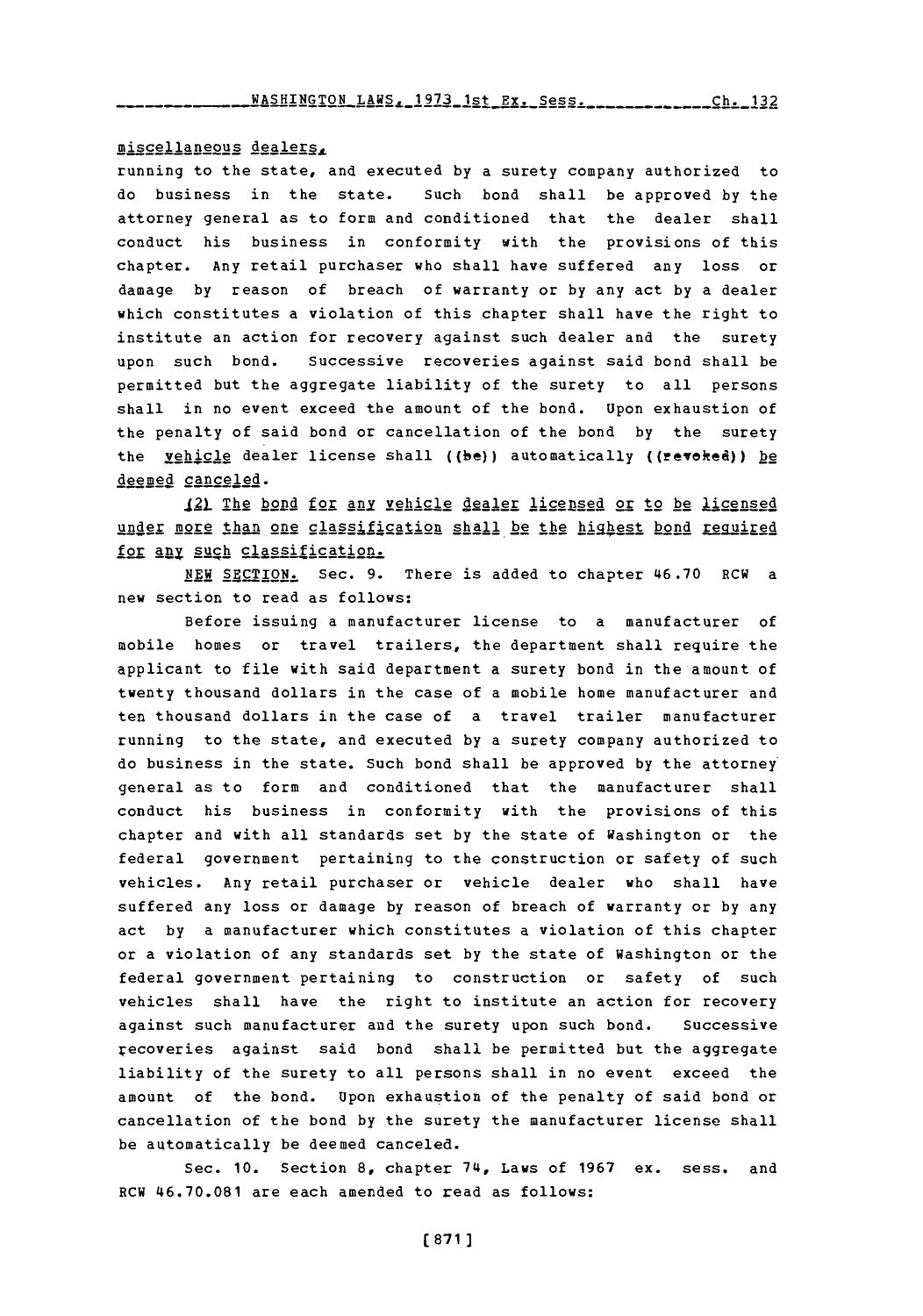$Ch. 132...$  WASHINGTON  $LHS. 1973$  1st  $Ex. 2955...$ 

((The license issued to each motor vehicle dealer shall specify the location of the dealership; place of business or office of the agency; In case such location is changed the department shall be notified within ten days: Any change to another county shail require a new licenser

A motor vehicle dealer maintaining one or more places of business shall be required to obtain and hold a current license for each place of business; including a branch or subagency: PROVIBEB; HOWEVER, That only one license shall be required for all places of business doing business under the same name within a single countyr))

Every vehicle dealer shall advise the department of the location of each and every place of business of the firm and the name or names under which the firm is doing business at such location or locations. In the event that any name or location is changed, the dealer shall notify the department of such change within ten days. The license issued by the department shall reflect the name and location of the firm and shall be posted in a conspicuous place at that location by the dealer.

If a dealer does business in more than one county, separate licenses shall be required for each county.

If a dealer maintains a place of business at more than one location or under more than one name in any one county, he shall designate one location as the principal place of business of the firm, one name as the principal name of the firm, and all other locations or names as subagencies. A subagency license shall be required for each and every subagency.

A ((motor)) vehicle dealer's license shall upon the death,  $\circ$ r incapacity of an individual ((motor)) vehicle dealer authorize the personal representative of such dealer, subject to payment of license fees, to continue the business for a period of six months from the date of said death or incapacity.

Sec. 11. Section 9, chapter 74, Laws of 1967 ex. sess. as. amended by section 5, chapter 74, Laws of 1971 ex. sess. and RCW 46.70.082 are each amended to read as follows:

The license issued to the ((motor)) vehicle salesman shall be sent to the salesman by the department and shall be posted in a conspicuous place on the premises of the dealer by whom the salesman is employed during the period of the salesman's employment.

When a salesman begins or terminates a connection with a ((motor)) vehicle dealer, the salesman and dealer shall promptly notify the department, in writing, in the form prescribed by the department. In addition to other information required by the department, the ((moter)) vehicle dealer with whom the salesman is beginning a connection shall certify that he has examined the background of the salesman and, to the best of his knowledge, the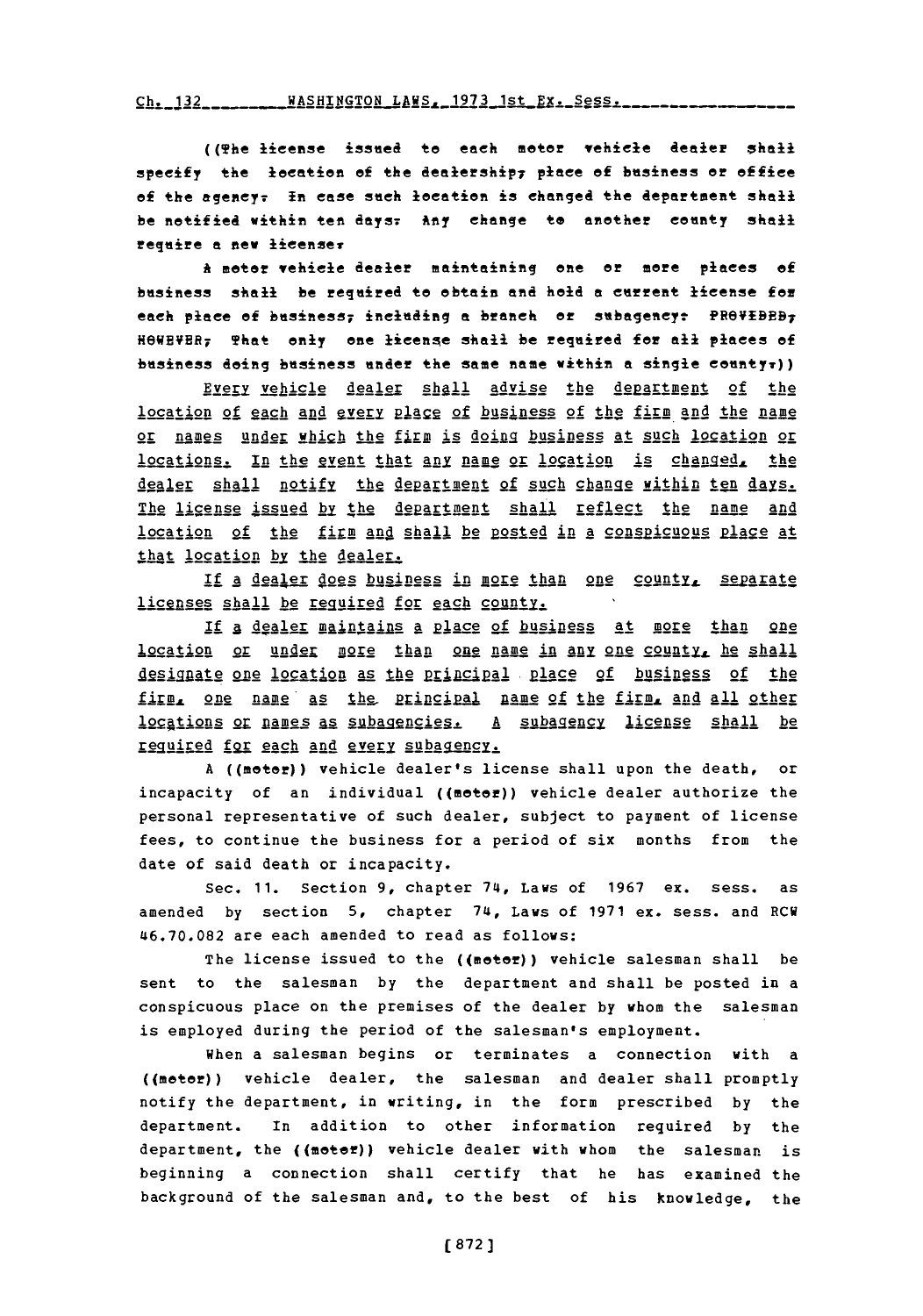salesman is of good moral character.

Sec. 12. Section **10,** chapter 74, Laws of **1967** ex. sess. as amended **by** section **6,** chapter 74, Laws of **1971** ex. sess. and RCU **46.70.083** are each amended to read as follows:

((Registration **of a** motor)) Th2 license of a vehicle dealer or **A** !Phiclg manufacturer shall be effective until December **31** and may be renewed **by** filing with the department prior to the expiration thereof an application containing such information as the ((director)) **department** may require to indicate any material change in the information contained in the original application.

Registration of a ((motor)) vehicle salesman shall be effective until June **30** and may be renewed **by** filing with the department prior to the expiration thereof an application containing such information as the department may require to indicate any material change in the information contained in the original application.

Sec. **13.** Section **46.70.090,** chapter 12, Laws of **1961** as last amended **by** section **7,** chapter 74, Laws of **1971** ex. sess. and ECU **46.70.090** are each amended to read as follows:

((Bealer license plates shall be used only under the following conditonst

1\*) To demonstrate an aetomobile for sale provided that I **a)** *<sup>a</sup>* dated demonstration permit or perchase order identifying the sale or the potential sale is carried in the vehicle **and 1by** once the sale is completed the dealer will register and title the vehicle in question **no later than the finish of the second business day** 

**fi** on vehicles -assigned permanently to officers **of** the corporation; partnership or proprietorship; and to the bona fide; fail time employees **of** the dealert FeVBE9 That the department **of** motor vehicles shall from time to time inspect the records of every licensed dealer to determine that the above conditions have been metr

**<sup>13</sup>en** vehicles being tested for repair?

fU) on vehicles being transported for resalev

Failere to comply with the provisions **of** this section shall be cause for the suspension or revocation of the dealer licenser Bealer license plates shall not be esed upon any vehicle for the transportation of any person; produce; freight or commodities; except there shall be permitted the use of such dealer license plates on **a** vehiele transporting commodities in course of demonstration over **a** period not to exceed. seventy-two conseeutive hours from the commencement **of** sueh desonstration; if **a** representative **of** the dealer is present and aceompanies such vehicle during the course **of** the demonstration: PROVIBEB7 That nothing herein shall be interpreted in such manner as to prevent **a** dealer from moving; **by** vehiele bearing **a** dealer license plate<sub>7</sub> another vehicle or vehicles upon which the said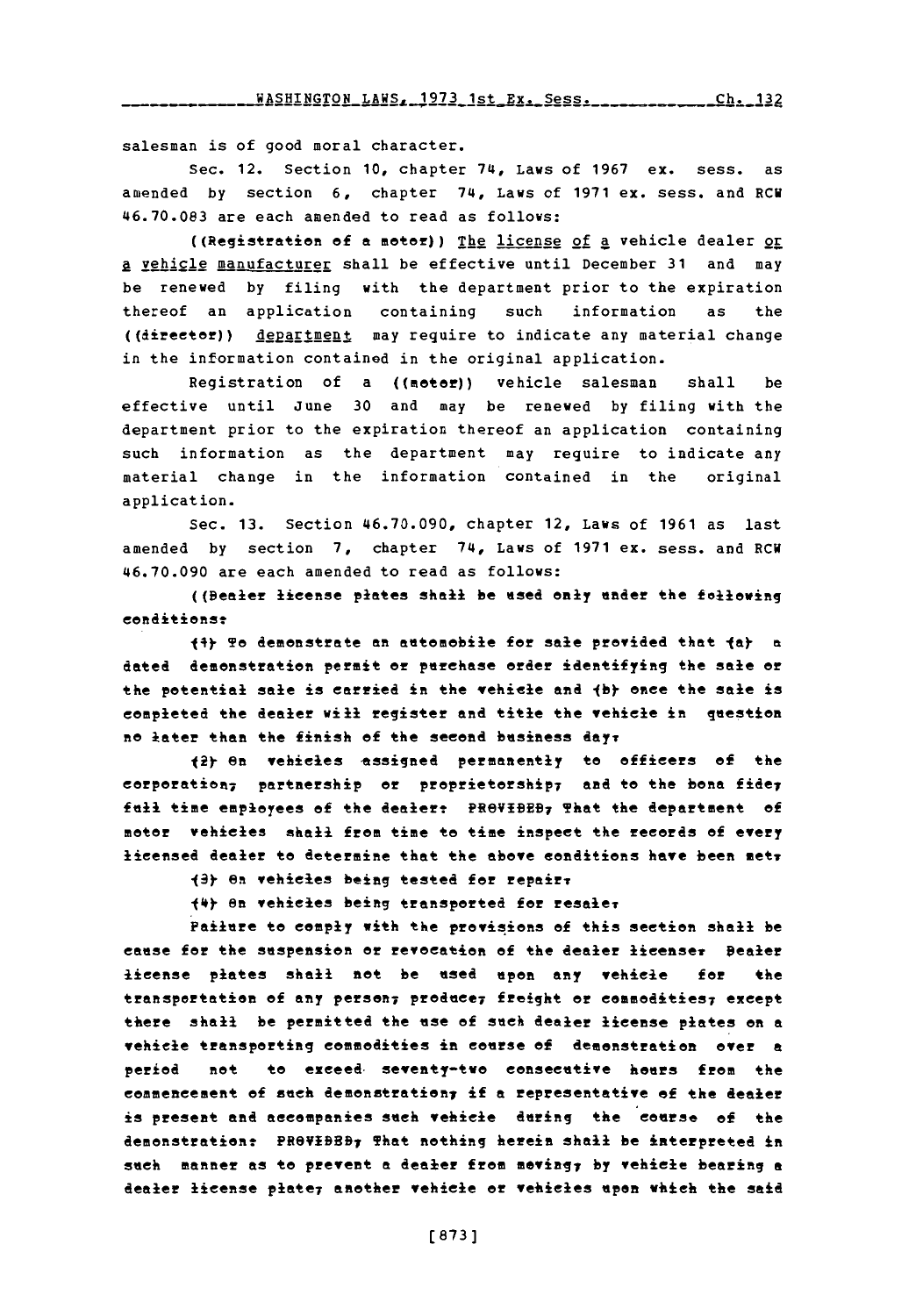$Ch. 132$   $HASHINGTOR$   $LARS$   $1973$   $1st$   $Ex. Segs$   $Sess$ 

dealer might have used his dealer license plate: PROVIBBB PURTHER, That transportation of dealer<sup>1</sup>s own tools; parts and equipment; in a vehicle bearing a dealer license plate; to a total net weight not to exceed five hundred pounds shall not be considered a violation of the use of said dealer licenser))

(1) The department shall issue vehicle dealer license plates, which are capable of distinguishing the classification of the dealer, to vehicle dealers properly licensed pursuant to this chapter and shall, upon application, issue manufacturer's license plates to manufacturers properly licensed pursuant to this chapter.

121 Motor vehicle dealer license plates may be used:

(a) To demonstrate motor vehicles held for sale when operated by an individual holding a valid operator's license, provided that a dated desonstration permit, valid for no more than seventy-two hours, is carried in the vehicle at all times it is operated by any such individual.

1bl On motor vehicles owned, held for sale and which are in fact available for sale by the firm when operated by an officer of the corporation, partnership, or proprietorship or by a bona fide full time emploree of the firm, provided that a card so identifying any such individual is carried in the vehicle at all times it is operated by him. Any such vehicle so operated may be used to transport the dealer's own tools, parts and equipment to a total weight not to exceed five hundred pounds.

ICI On motor vehicles being tested for repair.

1d1 On motor vehicles being moved to or from a motor vehicle dealer's place of business for sale.

<u>1el On motor vehicles being moved to or from motor vehicle</u> service and repair facilities before sale.

If) On motor vehicles being moved to or from motor vehicle exhibitions within the state of Washington, provided that any such exhibition does not exceed a period of twenty days.

131 Nobile home and travel trailer dealer license plates may be used:

1al On units hauled to or from the place of business of the manufacturer and the place of business of the dealer or to and from places of business of the dealer.

(b) On mobile homes hauled to a customer's location for settup after sale.

(c) On travel trailers held for sale to demonstrate the towing capability of the vehicle provided that a dated demonstration permit. valid for not more than seventy-two hours, is carried with the vehicle at all times.

(d) On mobile homes being hauled from a customer's location provided that the reguirements of RCM 46.16.105 and 46.16.106 are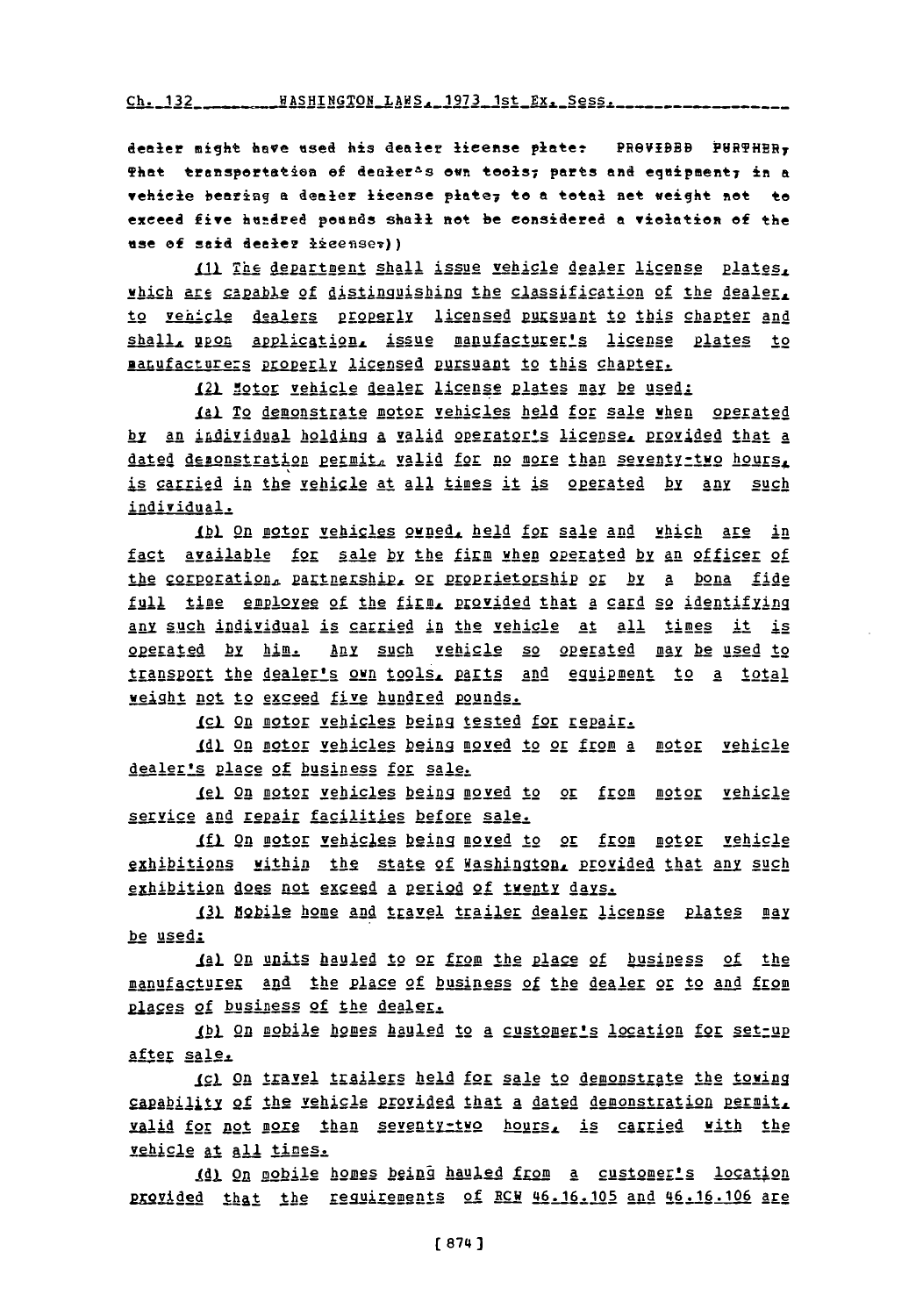met.

**Iel On any motor vehicle owned by the dealer which is used** only to move vehicles legally bearing mobile home and travel trailer dealer license plates of the dealer so owning any such motor vehicle.

If) On vehicles being moved to or from vehicle exhibitions within the state of Washington, provided that any such exhibition does not exceed a period of twenty days.

141 Hiscellaneous vehicle dealer license plates may be used:

**JAI** 12 **48521Al Any** Mi&scllaneog§ Xghiclgl PROVIDED. That:

Iil No such vehicle shall be demonstrated on a public highway unless the customer has an appropriate endorsement on his driver's license, if such endorsement is required to operate such vehicle; and

Jit **A** dated demonstration permit, valid for no more than seventy-two hours. is carried with the vehicle at all times it is operated **by Any** such individual.

Ib) On vehicles owned, held for sale and which are, in fact, available for sale, by the firm when operated by an officer of the corporation, partnership or proprietorship or by a bona fide full time employee of the firm, provided that a card so identifying such individual is carried in the vehicle at all times it is operated by him.

**1cl On vehicles being tested for repair.** 

141 9g **yghilea** being tLAn2EAS4 t2 2& **gj2m** the **plgc** of business of the manufacturer and the place of business of the dealer or to and from places of business of the dealer.

**<sup>181</sup>**on vehicles on which any **\_qthe** item sold or to be sold **by** the dealer is transported from the place of business of the manufactgurj to the piggg **of** business of the dealel 2R 1 **And** from places of business of the dealer: PROVIDED, That such vehicle and such item are purchased or sold as one package.

151 Manufacturers properly licensed pursuant to this chapter may apply for and obtain manufacturer license plates and may be used:

Ial To transport vehicles to or from the place of business of **<sup>A</sup>**mr a ghicle **AIr** withiP this s ate who is *2402211Y* licensed pursuant to this chapter.

Ibl To test vehicles for repair.

I61 Yehicle dealer license plates and manufacturer license plates shall not be used for **any** purpose othpp than set forth **in** this section and specifically shall not be:

aL Used on **Ay** vehicle not within the class fop which the vehigle dealer license plates are issued unless specifically provided for in this section.

Ibl Loaned to any person for any reason not specifically provided for in this section.

**ightharror is any vehicles for the transportation of any Person,**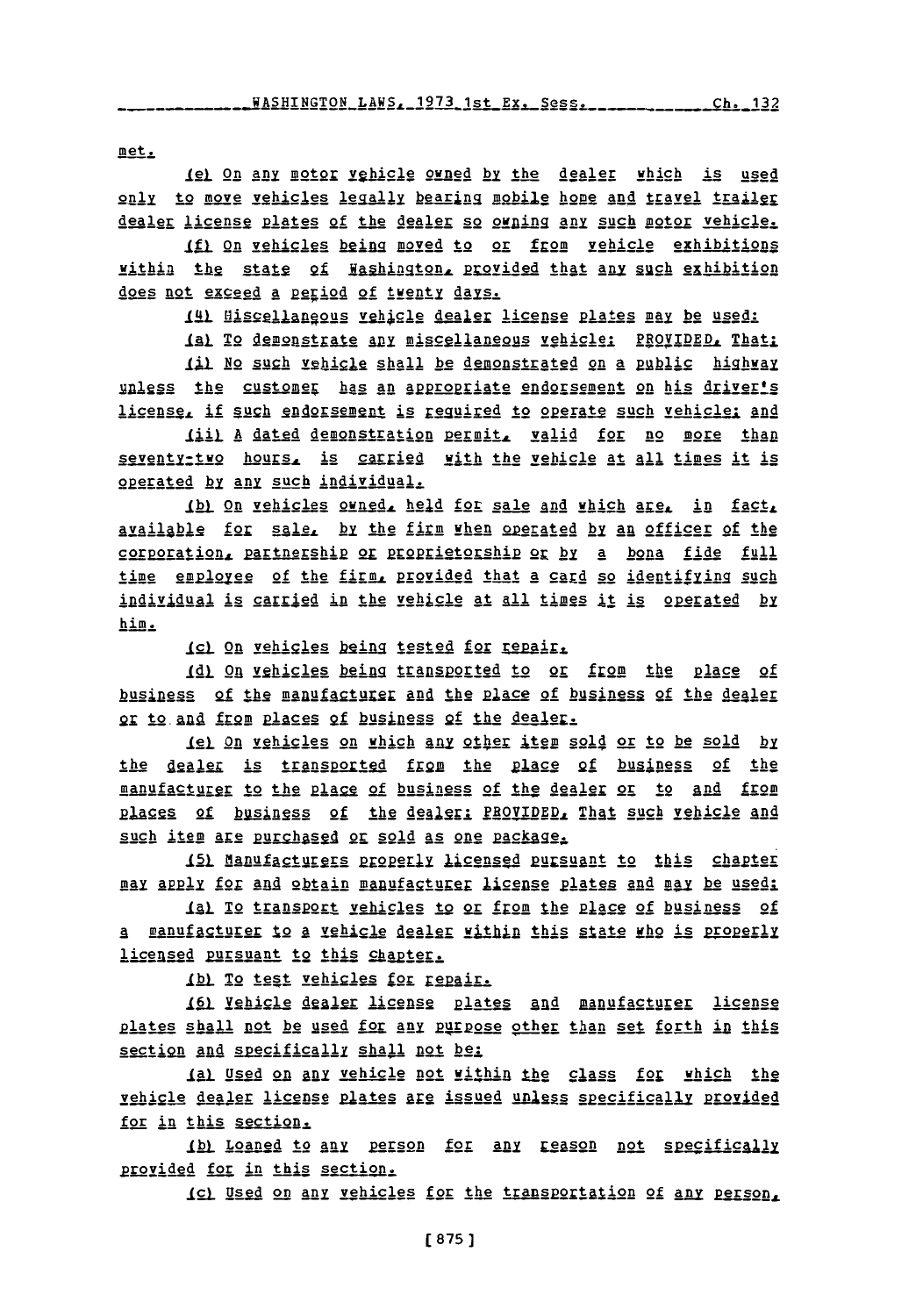<u>ch. 132 \_\_\_\_\_\_\_\_WASHINGTON LAWS, 1973 1st Ex. Se</u>

Produce, flgigqhl, **2g** g2godities unless specifically provided for in this section, except there shall be permitted the use of such vehicle igaAli license **p1ALS§** on **A** vehigle trapgportig commodities in the course of a demonstration over a period not to exceed seventy-two consecutive hours from the commencement of such demonstration, if a representative of the dealer is present and accompanies such vehicle during the course of the demonstration.

**11 §Sd** 2D **Any** vehicle sold to a resident of another state to transport such vehicle to that other state in lieu of a trip permit or in lieu of vehig1g **lictnSE** plates obiAined from that other state.

**17) In** addition to or in lieu of any sanction imposed by the director pursuant to RCW 46.70.101 for unauthorized use of vehicle dealer license plates or manufacturer license plates, the director MAI 95der thAt **al** or **all** vehicle dealer license plates or manufacturer license plates issued pursuant to this chapter be confiscated for such period as he deems appropriate.

Sec. 14. Section **11,** chapter 74, Laws of **1967** ex. sess. as amended **by** section 4, chapter **63,** Laws of **1969** ex. sess. and RCW 46.70.101 are each amended to read as follows:

The director may **by** order deny, suspend or revoke the license of any ((motor)) vehicle dealer, vehicle manufacturer, or vehicle salesman or, in lieu thereof or in addition thereto, may by order assess monetary penalties of a civil nature not to exceed one thousand dollars per violation, if he finds that the order is in the public interest and that the applicant, or licensee ( $(r$  or in the ease **of a** meter vehiele dealer7 any partnery officer **or** direeter **or** majority steekheider)):

**(1)** *In* the case **of** a vehicle dealer:

l) **Eh** Aplicant or licen§2g, or any **pALID2\_** officer, Airector. owner of ten percent or more of the assets of the firm. or managing employee:

1i11 Was ((previcesty)) the holder of a license issued ((under)) pursuant to this chapter, which was revoked for cause and never reissued **by** the department, or which license was suspended for cause and the terms of the suspension have not been fulfilled;

**((j2 ))** *\_3i)* Has been ((fend guilty **of** any felony)) convicted of **any** crime within the ((past)) preceding five years involving ((moral turpitude7 or for any misdemeaner eoneerning)) fraud,  $\texttt{missrepresentation.}$  or conversion, or suffering any judgment within the preceding five years in any civil action involving fraud, misrepresentation or conversion;

((43))) liiil Has knowingly or with reason to know made a false statement of a material fact in his application for license or ((in)) any data attached thereto<sub>r</sub> or in any matter under investigation by the department: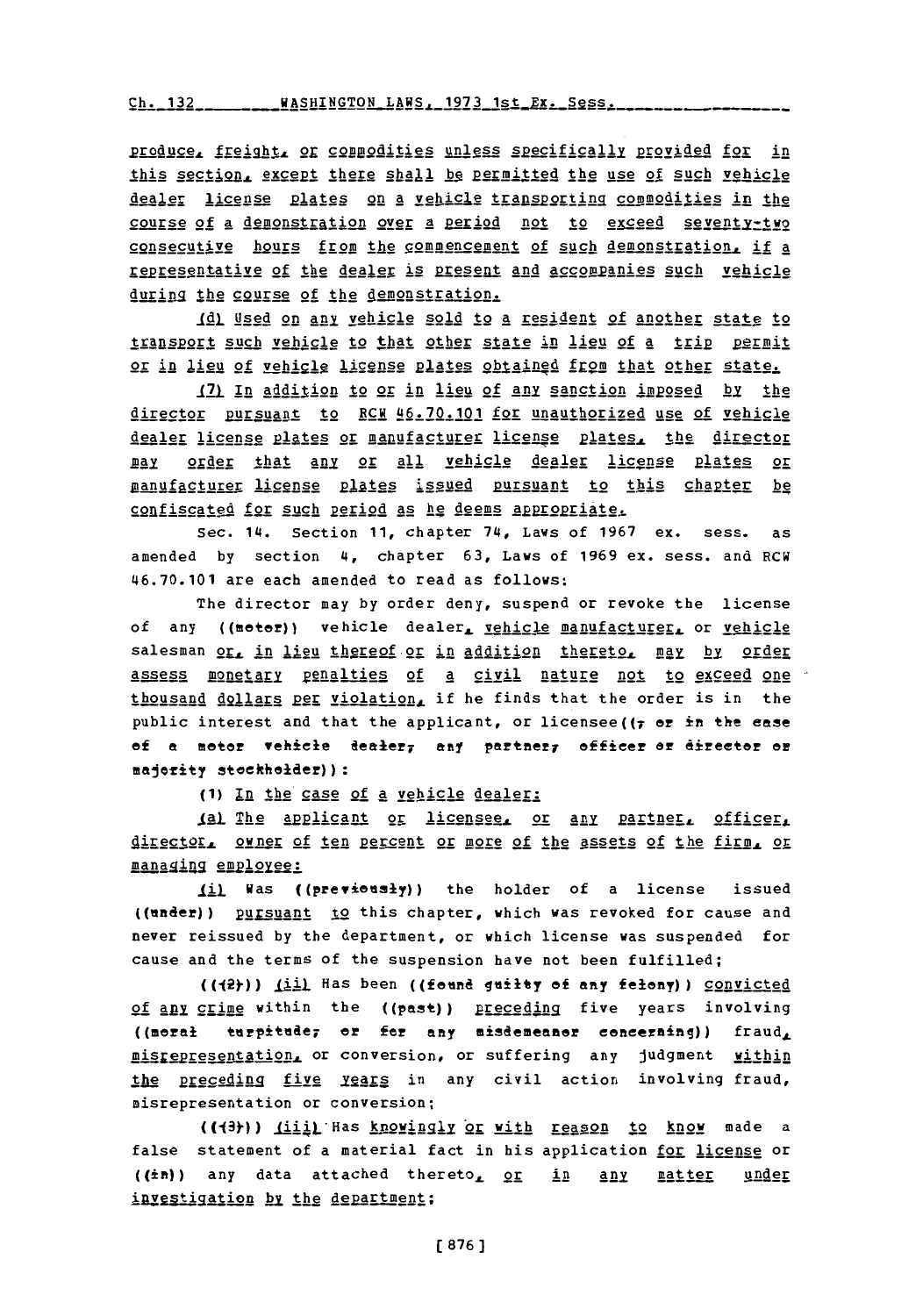111 Does not have an established Place of business as defined in this chapter;

il fap191s **An** unlicensed salesman or one whose license has been denied, revoked within the last year, or is currently suspended, the terms of which have not been fulfilled:

1ji1 Refusgg to **allow** rgaggagattives or Agents **of** the department to inspect during normal business hours all books. records and files maintained within this state:

*1ill* Se11A. **gAchaD2g** 2ffges b§.agg a uctions. solicits or advertises a new or current model vehicle to which a factory new vehicle warranty **attaches ad** fails to have a valid. written service **Agreement As** reggired **by** this chaptrIS or having such Agreement refuses to honor or repudiates the same:

Iviiil Is insolvent, either in the sense that his liabilities exceed his assets, or in the sense that he cannot meet his obligations as they mature:

*(ix)* Fails to pay any civil monetary penalty assessed by the director pursyant to this section within ten days after such assessment becomes final,

Th1 **Thg AEpligAnt** or j1ggRESS, 2r **Any** partner, officer, **j15ggj9,** qwer **of** ten pgEgcent of the assets of the **firm** or any employee or agent:

((14Y)) **ill** Has failed to comply with the applicable provisions of chapter 46.12 RCW or this chapter or any rules ((or)) **And regulations ((or order issued under this chapter)) adopted** thereunder:

((45))) *(ii)* Has defrauded or attempted to defraud the state, or a political subdivision thereof of any taxes or fees in connection with the sale or transfer of a ((motor)) vehicle;

**((16 ))** Jjiij Has forged the signature of the registered or legal owner on a certificate of title;

(( $7$ ))  $1\underline{iv}$  Has purchased, sold, (( $\sigma$ r)) disposed of ((a motor)) or has in his possession any vehicle which ((such applicant or licensee)) he knows or has reason to know has been stolen or appropriated without the consent of the owner;

**((J8)) jv)** Has wilfully failed to deliver to a purchaser a certificate of ownership to a ((meter)) vehicle which ((the applicant or licensee)) he has sold;

**((19y** Has suffered or permitted the eaneellation **of** a fidelity bond or the exhaustion of the penalty thereof;

.4k Has failed to **eomply** wth the provisions **of** this chapter incinding notices; or reports of transfers of vehicles; or the maintenance **of** reeerds; or has eaused or suffered or is permitting the unlawful use of the dealer license certificate or dealer license platest))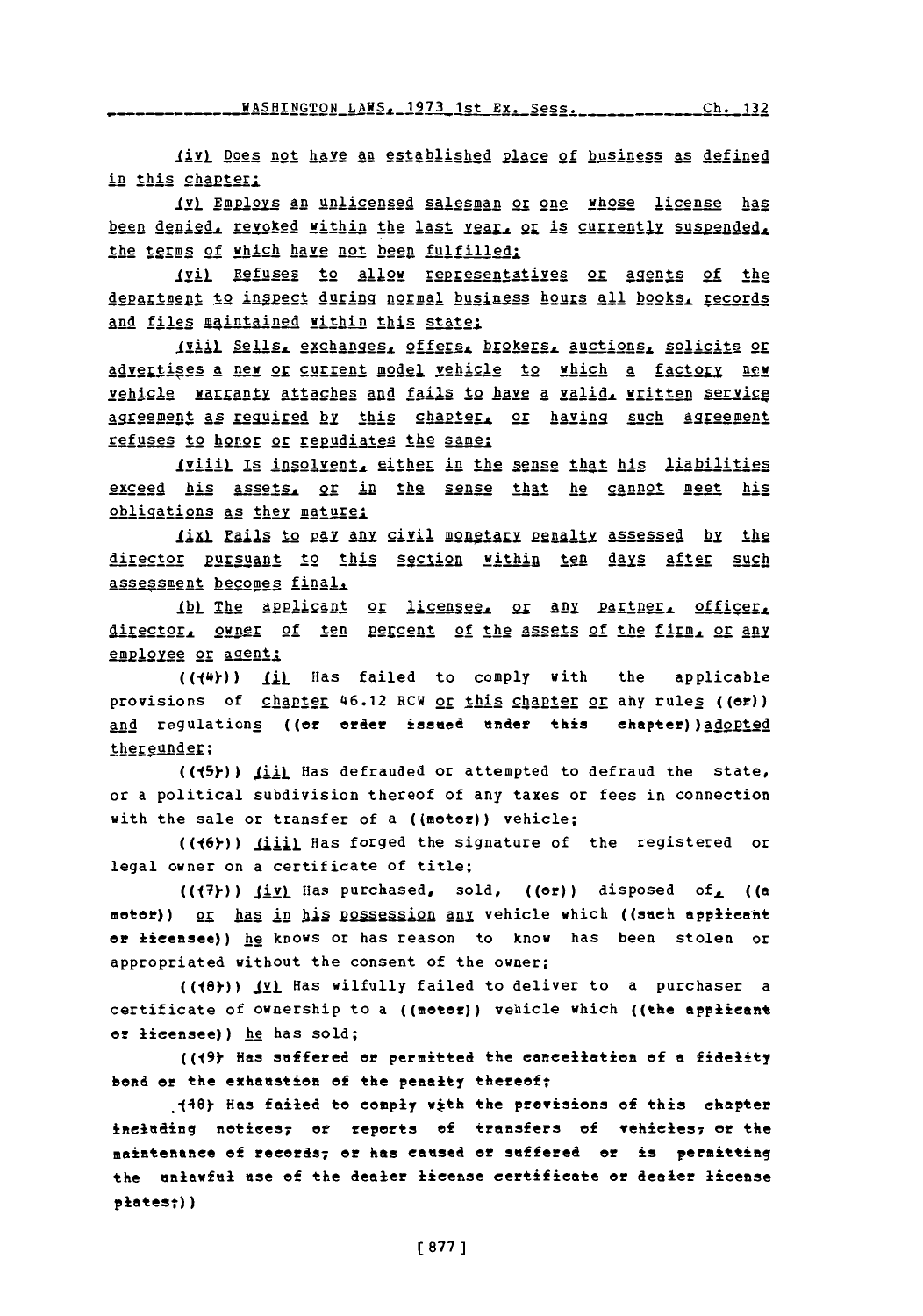**Ch- 132 VASHTNGTON** LAWS **lq73** 1st Ex. SeSs.

Ili) Bas committed any act in violation **of** RCW **46.70.090** relating to vehicle dealer license plates and manufacturer license plates;

((444)) (vii) Has committed any act in violation of RCH 46.70.180 relating to unlawful acts and practices;

**jgl** IhS licensee or **any** partner, of ficer, dir ector, owner of ten percent or more of the 9ssets **of** the firm holds or has held any such position in any other yehicle dealership licensed pursuant to this chapter which is subject to final Proceedings under this section.

((142) Is a moter vehicle dealer whe?

**ley** Bees net have an established plaee of busintess as defined in this chaptery

 $\{b\}$  Employs an unlicensed salesman;

ley Refuses to allwe representatives er agents of the department to inspect during normal business hours all books; records and files maintained within this state:

**Idy** Kneingly employs **a** salesman whose license has been denied<sub>7</sub> or revoked within the last year, or is currently suspended?

ley **Sells** a new or earrent-medel seter vehiele to which a faetory neu-vehiele warranty attaches and fails to have a valid, written serviee agreement as required **by** this chapter or having such agreement<sub>7</sub> refuses te honor or repudiates the same<sub>7</sub>))

**121** In the case of a vehicle salesman:

((443))) <u>(a)</u> ((Is an applicant for a salesman<sup>s</sup>s license who **was previously))** Ngs the holder of, or was a partner in a partnership, or was an officer, director, or ((steekheider)) owner involved in the management of a corporation which was the holder, of a license issued pursuant to this chapter which was revoked for cause and never reissued or was suspended and the terms of the suspension ((have)) had not been ((terminated)) fulfilled;

**((144y** is inselveaty either in the sense that his liabilities exeeed his assets; or in the sense that he cannot meet his obligations as they may maturer))

Ibl Has been convicted of any crime within the preceding five xears involving fraud, misrepresentation, or conversion, or suffering any judgment within the preceding five years in any civil action involving fraud, misrepresentation, or conversion;

ICL Has knowingly or with reason to know made a false statement of a material fact in his application for license or any AAtA sAggg~ :thereto or in **any** mater undae investigation by the department:

**1A]** Has failed to comply with the Applicable provisions of chagger 46.12 RCW or this chapter and any rules **and** ggulations adopted thereunder: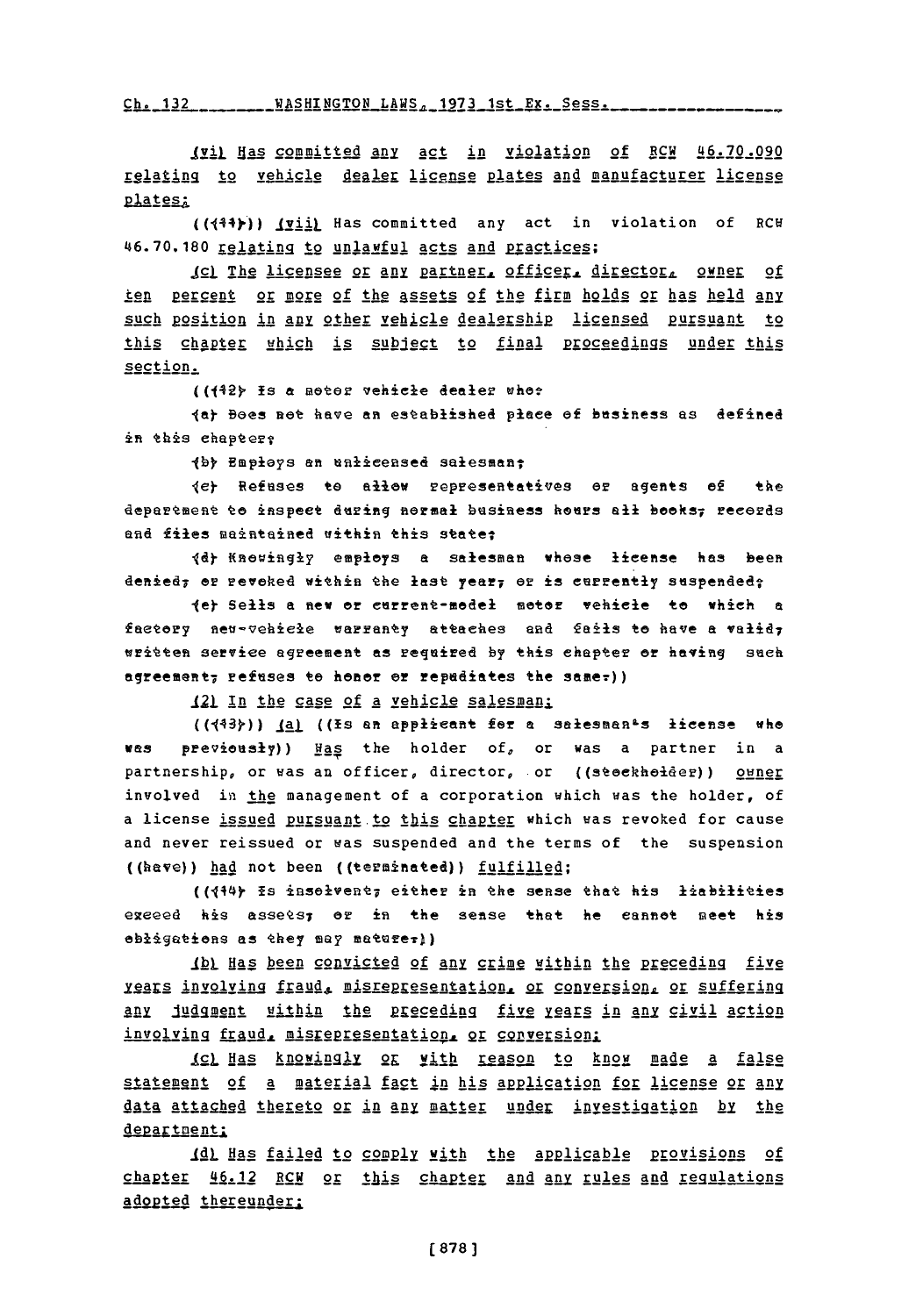le) **Has** defrauded 95 **aREgeged** to defraud the state, or a political subdivision thereof, of any taxes or fees in connection with the sale or transfer of a vehicle:

*Ifi* **Uas** fged the signature of the registered or **Iggal gyne** on a certificate of title:

**12g Has** garchjI.d., **§91ft** 2 4isp9s24 of, or has in his possession, **any** vehicle which he knows or has reason to know has been stolen or appropriated without the consent of the owner:

**JbI** HAs wilfully failed to deliver to **a purchaser a** certificate of ownership to **a** vehicle which he has sold:

**Ji)** hgs committed any act in violation of RCW **46.70.180** relating to unlawful acts and practices.

Iil Fails to pay any civil monetary penalty assessed by the director pursuant to this sectign yithin ten days after such assessment becomes final.

131 In the case of a manufacturer, or any partner, officer, director, or majority shareholder:

**JAI** Was or is the holder of a license issued pursuant to this chapter which was revoked for cause and never reissued by the department, or which license was suspended for cause and the terms of the suspension have not been fulfilled:

ALL **BA&** 19911891 pr with ESson to know made **a** false statement of a material fact in his application for license, or any !aala **Aiaghgd** thereto. or in any atter under investigation **by** the department:

**191 Has§** fail2d **12 299p1x** Mih Li 2 g b prqvisions of chapter .L12 2r this ch **gj2K** gnd **Any** rules **ABA** Lq tions adopted thereunder;

**1dl Has defrauded or attempted to defraud the state, or** political subdivision thereof. of any taxes or fees in connection with the sale or transfer of a vehicle:

1el Has purchased, sold, or disposed of, or has in his possession, any vehicle which he knows or has reason to know has been stolen or appropriated without the consent of the owner:

**iL** Has committed any **act** in vi2ation of RCW **46.70.090** relating to vehicle dealer license Plates and manufacturer license plates:

1gl Has committed any act in violation of RCW 46.70.180 relating to unlawful acts and practices:

JhI Sells or djglibutes **in** this state or transfers into this state for resale, any new or unused vehicle to which a warranty attaches or has attached and refuses to honor the terms of such warranty within a reasonable time or repudiates the same:

1il Fails to maintain one or more resident employees or agents to provide service or repairs to vehicles located within the state of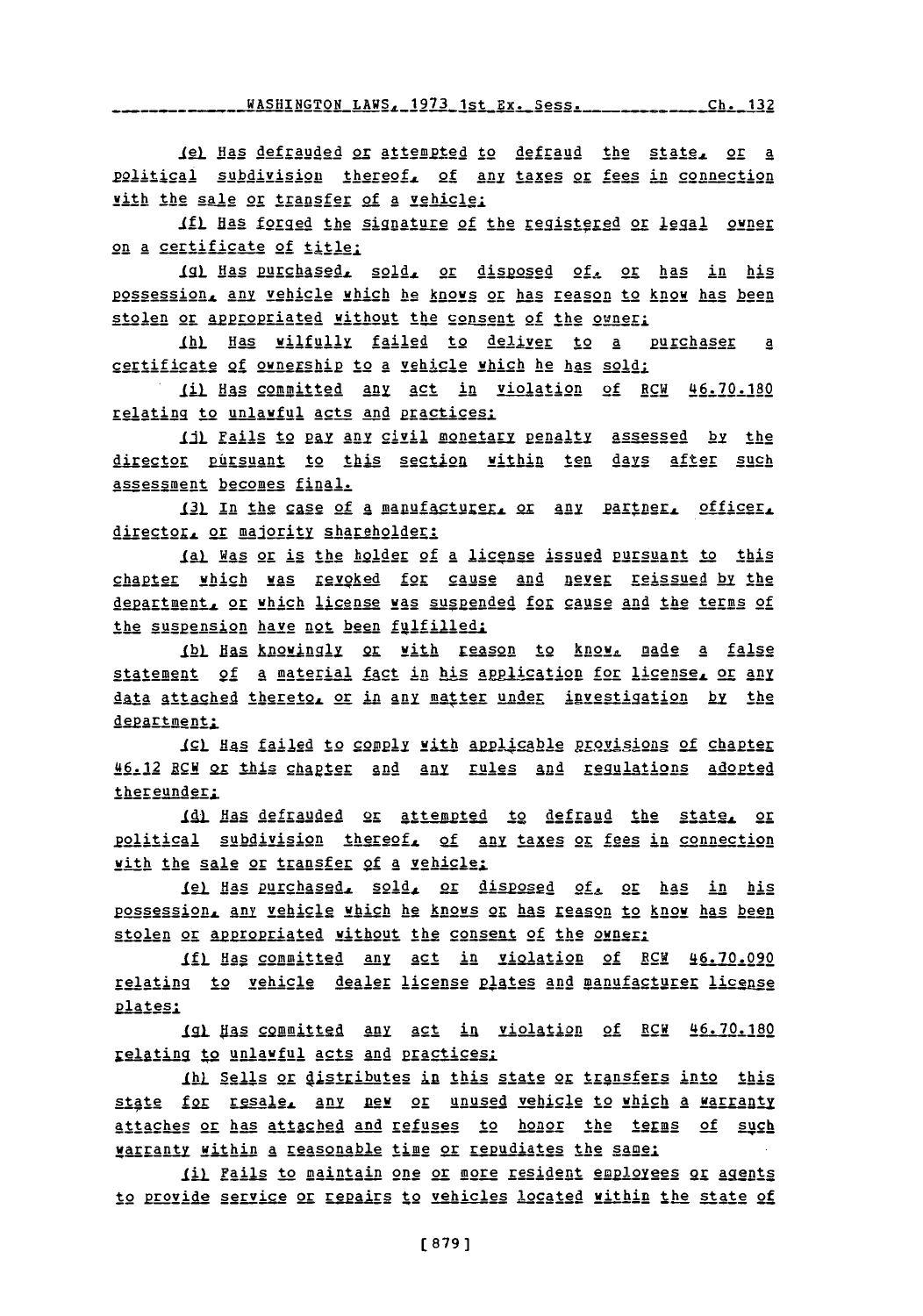## <u>h. 132 - - - - - - WASHINGTON LAWS, 1973 1st Ex. Sess.</u>

Hashington only under the terms of any warranty attached to new or unused vehicles manufactured and which are or have been sold or distibuted in this state or transferred into this state for resale unless such manufacturer requires warranty service to be performed by all of its dealers pursuant to a current service agreement on file with the department.

111 Fails to reimburse within a reasonable time any vehicle dealer within the state of Washington who in good faith incurs 12fa§2Ahle o2lggtJ9is 1D **gniing** effect to warranties that attach or **have attached to Iny** new or unused vehicle sold or distributed in this state or transferred into this state for resale by any such manufacturer.

Ik) Engaged in practices inimical to the health and safety of the citizens of the state of Washington including but not limited to failure to comply with standards set by the state of Washington or the federal government pertaining to the construction and safety of vehicles.

Sec. **15.** Section 46.70.120, chapter 12, Laws of **1961** and RCW 46.70.120 are each amended to read as follows:

**A** dealer shall complete and maintain for a Period of at **least** five years a record of the purchase and sale of all ((motor)) vehicles((7 metereyeles or trailersy)) purchased or sold **by** him ((and which have been previously licensed in this or another state7)) which records shall consist of:

(1) The license and title numbers of the state in which the last license was issued;

- (2) A description of the vehicle; and
- **(3)** The name and address of person from whom purchased; and
- (4) The name of legal owner, if any; and
- **(5)** The name and addres **of** purchaserl **aag**
- 161 Any additional information the department may require.

such record shall be maintained separate and apart from all other business records **of** the dealer **and** shall at all times be available for inspection **by** the director or his duly authorized ((member of the state patrol))  $\underline{agent}$ .

Sec. **16.** Section **46.70.130,** chapter 12, Laws of **1961** and RCW **46.70.130** are each amended to read as follows:

Before the execution of a contract or chattel mortgage or the consummation of the sale of any ((motor)) vehicle, the seller must furnish the buyer an itemization in writing signed **by** the seller separately disclosing to the buyer the finance charge, insurance costs, taxes, and other charges which are paid or to be paid **by** the buyer.

Sec. **17.** Section 46.70.140, chapter 12, Laws of **1961** as last amended **by** section **8,** chapter 74, Laws of **1971** ex. sess. and RCW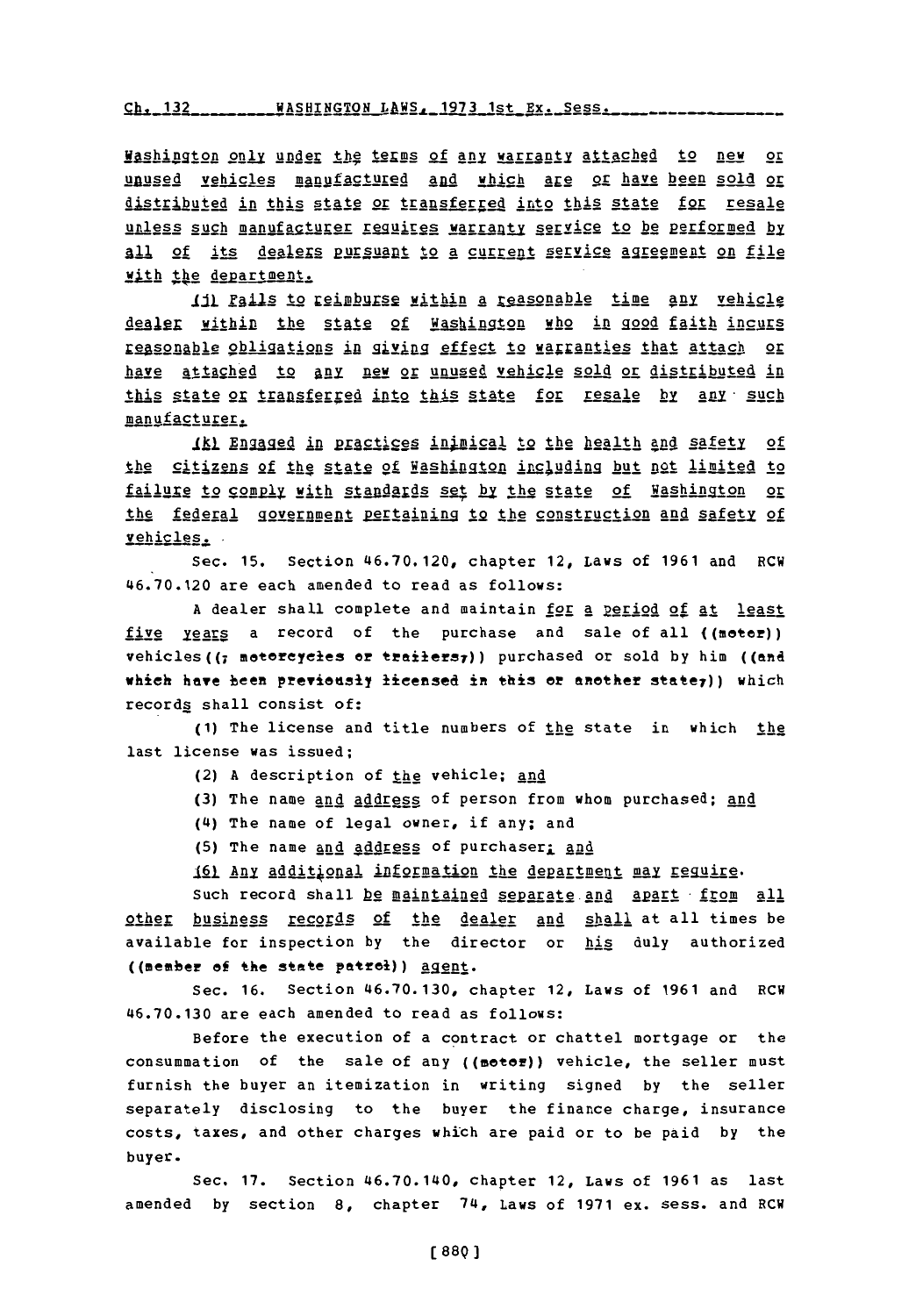46.70.1140 are each amended to read as follows:

Any vehicle dealer who shall knowingly or with reason to know. buy or receive, sell or dispose of, conceal or have in his possession, any ((motor)) vehicle((7 traiter7 or motorcycle)) from which the motor or serial number has been removed, defaced, covered, altered, or destroyed, or any dealer, who shall remove from or install in any motor vehicle a new or used motor block without immediately notifying the department of such fact upon a form provided by the department, or any ((motor)) vehicle dealer who shall loan or permit the use of vehicle dealer license plates by any person not entitled to the use thereof, shall be guilty of a gross misdemeanor.

Sec. **18.** Section **16,** chapter **714,** Laws of **1967** ex. sess. as amended **by** section **1,** chapter 112, Laws of **1969** and RCW 46.70.180 are each amended to read as follows:

Each of the following acts or practices is hereby declared unlawful:

**(1)** To cause or permit to be advertised, printed, displayed, published, distributed, broadcasted, televised, or disseminated in any manner whatsoever, any statement or representation with regard to the sale or financing of a ((motor)) vehicle which is false, deceptive or misleading, including but not limited to the following:

(a) That no down payment is required in connection with the sale of a ((motor)) vehicle when a down payment is in fact required, or that a ((motor)) vehicle may be purchased for less down payment than is actually required;

**(b)** That a certain percentage of the sale price of a ((motor)) vehicle may be financed when such financing is not offered in a single document evidencing the entire security transaction;

(c) That a certain percentage is the amount of the service charge to be charged for financing, without stating whether this percentage charge is a monthly amount or an amount to be charged per year;

**(d)** That a new ((meter)) vehicle will be sold for a certain amount above or below cost without computing cost as the exact amount of the factory invoice on the specific ((motor)) vehicle to be sold;

(e) That a ((metof)) vehicle will be sold upon a monthly payment of a certain amount, without including in the statement the number of payments of that same amount which are required to liquidate the unpaid purchase price.

(2) To incorporate within the terms of any purchase and sale agreement any statement or representation with regard to the sale or financing of a ((motor)) vehicle which is false, deceptive, or misleading, including but not limited to terms that include as an added cost to the selling price of a  $((\texttt{move})$ ) vehicle an amount for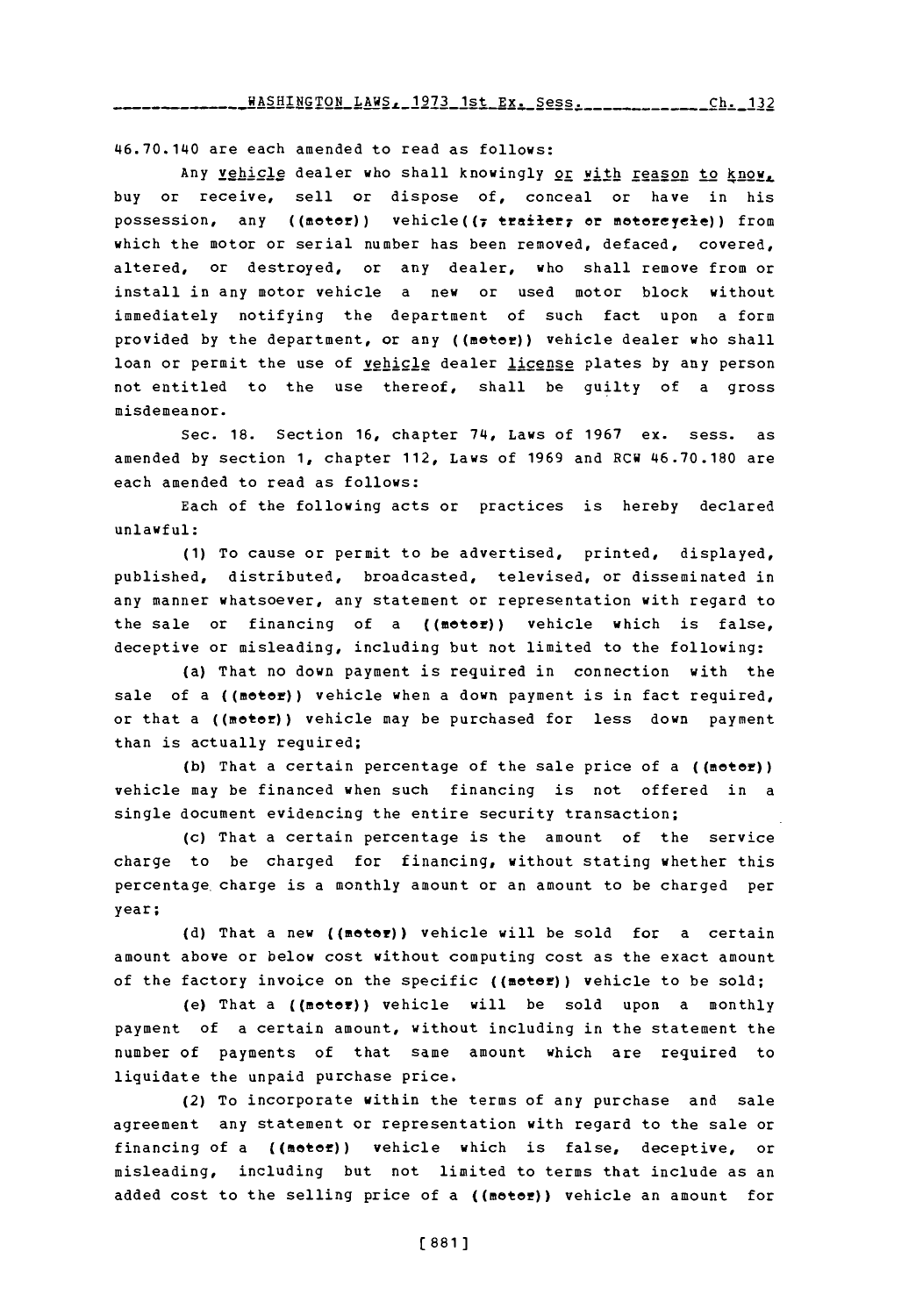Ch. 132 \_\_\_\_\_\_\_ WASHINGTON LAWS, 1973 1st Ex. Sess. \_\_\_\_\_\_\_\_\_\_\_

licensing or transfer of title of that vehicle which is not actually due to the state, unless such amount has in fact been paid **by** the dealer prior to such sale.

**(3)** To set up, promote, or aid in the promotion of a plan **by** which ((motor)) vehicles are to be sold to a person for a consideration and upon further consideration that the purchaser agrees to secure one or more persons to participate in the plan **by** respectively making a similar purchase and in turn agreeing to secure one or more persons likewise to join in said plan, each purchaser being given the right to secure money, credits, goods or something of value, depending upon the number of persons joining the plan.

(14) To commit, allow, or ratify any act of "bushing" which is defined as follows: Taking from a prospective buyer of a ((motor)) vehicle a written order or offer to purchase, or a contract document signed **by** the buyer, which:

(a) Is subject to the dealer's, or his authorized representative's future acceptance, and the dealer fails or refuses within forty-eight hours, exclusive of Saturday, Sunday or legal holiday, and prior to any further negotiations with said buyer, to deliver to the buyer either the dealer's signed acceptance or all copies of the order, offer or contract document together with any initial payment or security made or given **by** the buyer, including but not limited to money, check, promissory note, vehicle keys, a trade-in or certificate of title to a trade-in; or

**(b)** Permits the dealer to renegotiate a dollar amount specified as trade-in allowance on a ((motor)) vehicle, delivered or to be delivered **by** the buyer as part of the purchase price, because of depreciation, obsolescence, or any other reason except substantial and latent mechanical defect that could not have been reasonably discovered at the time of the taking of said order, offer or contract: PROVIDED, That said physical damage or mechanical defect shall have occurred before the dealer took possession of the vehicle; or

(c) Fails to comply with the obligation of any written warranty or guarantee given **by** the dealer requiring the furnishing of services or repairs.

**(5)** To commit any offense relating to odometers, as such offenses are defined in RCW 46.37.540, **46.37.550, 46.37.560** and **46.37.570;**

**(6)** For any ((meter)) vehicle dealer or ((meter)) vehicle salesman to refuse to furnish, upon request of a prospective purchaser, the name and address of the previous registered owner of any used ((car)) yehicle offered for sale.

(7) Being a manufacturer((7 distributer; or factory representative or **branch**)) to: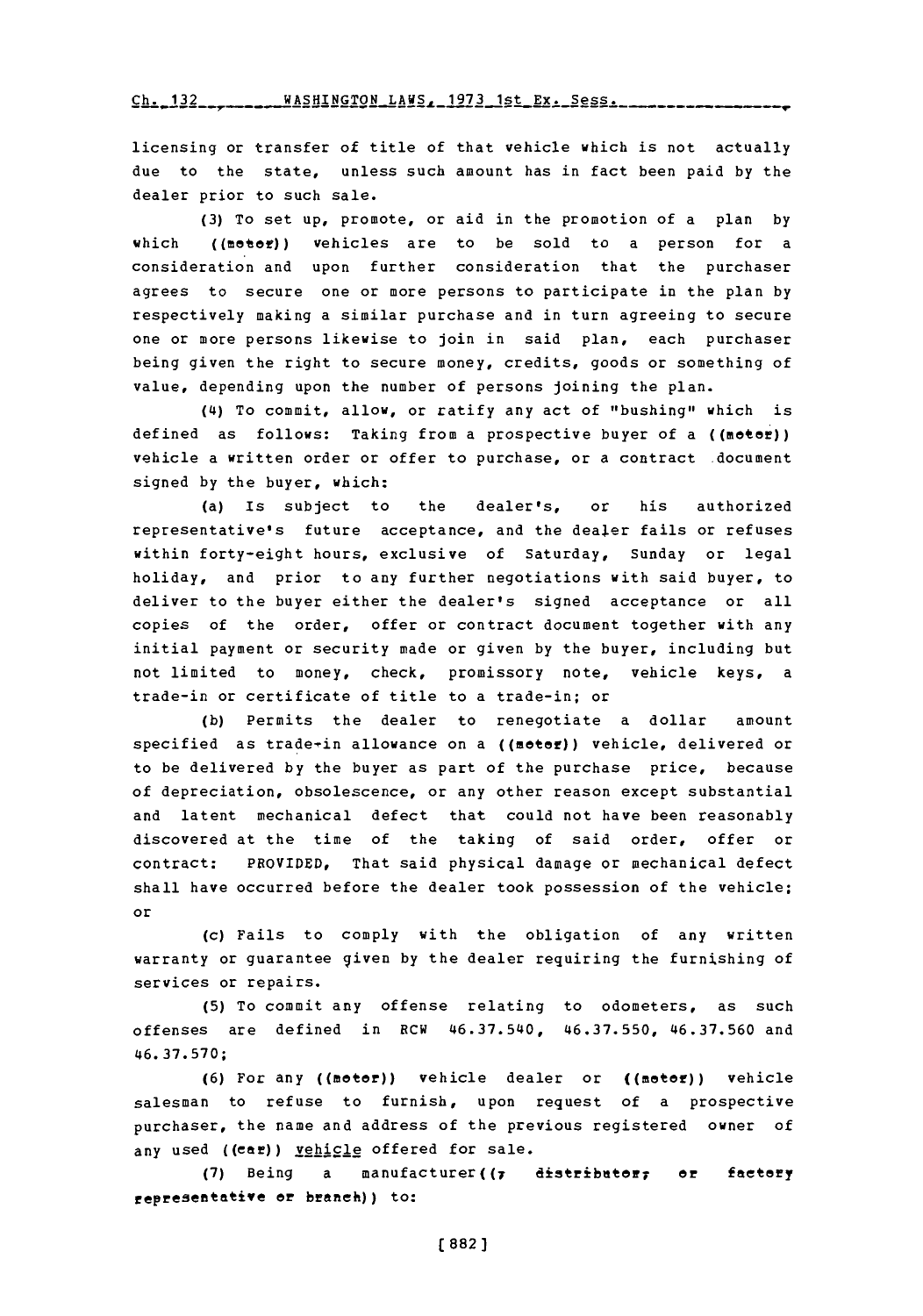## **1973.1st Best - Ch. 132** Ch. 132

(a) Coerce or attempt to coerce any ((meter)) vehicle dealer to order or accept delivery of any ((motor)) vehicle or vehicles, parts or accessories, or any other commodities which shall not have been voluntarily ordered by the said ((motor)) vehicle dealer: PROVIDED, That recommendation, endorsement, exposition, persuasion, urging, or argument shall not be deemed to constitute coercion;

**(b)** cancel, or, fail to renew the franchise or selling agreement of any ((motor)) vehicle dealer doing business in this state without fairly compensating the dealer at a fair going business value for his capital investment which shall include but not be limited to tools, equipment, and parts inventory, possessed **by** the dealer on the day he is notified of such cancell ion or termination and which are still within the dealer's possession on the day the cancellation or termination is effective, if: **(1)** The capital investment shall have been entered into with reasonable and prudent business judgment for the purpose of fulfilling the frauchise; and (2) Said cancellation or nonrenewal was not done in good faith. Goo. faith shall be defined as the duty of each party to any franchise to act in a fair and equitable manner towards each other, so as to guarantee one party freedom from coercion, intimidation, or threats of coercion or intimidation from the other party: PROVIDED, That recommendation, endorsement, exposition, persuasion, urging oargument shall not be deemed to constitute a lack of good faith.

(c) Encourage, aid, abet or teach a  $((\texttt{moeve})\)$  vehicle dealer to sell ((motor)) vehicles through any false, deceptive or misleeding sales or financing practices including but not limited to those practices declared unlawful in this section;

**(d)** Coerce or attempt to coerce a ((mete!)) vehicle dealer to engage in any practice forbidden in this section **by** either threats of actual cancellation or failure to renew the dealer's franchise agreement;

(e) Refuse to deliver any ((motor)) vehicle publicly advertised for immediate delivery to any duly licensed ((motor)) vehicle dealer having a franchise or contractual agreement for the retail sale of new and unused ((motor)) vehicles sold or distributed by such manufacturer((r distributor; or factory representative or branch;) ) within sixty days after such dealer's order shall have been received in writing unless caused **by** inability to deliver because of shortage or curtailment of material, labor, transportation or utility services, or to any labor or production difficulty, or to any cause beyond the reasonable control of the manufacturer.

4f 1 provide under the terms of any **yarrnl** that a **pLAserA§2 of any nfew or** unused vehicle that has been sold,\_ distributed for sale, or transferred into this state for resale by the vehigle manufacturer that any warranty claim on any item included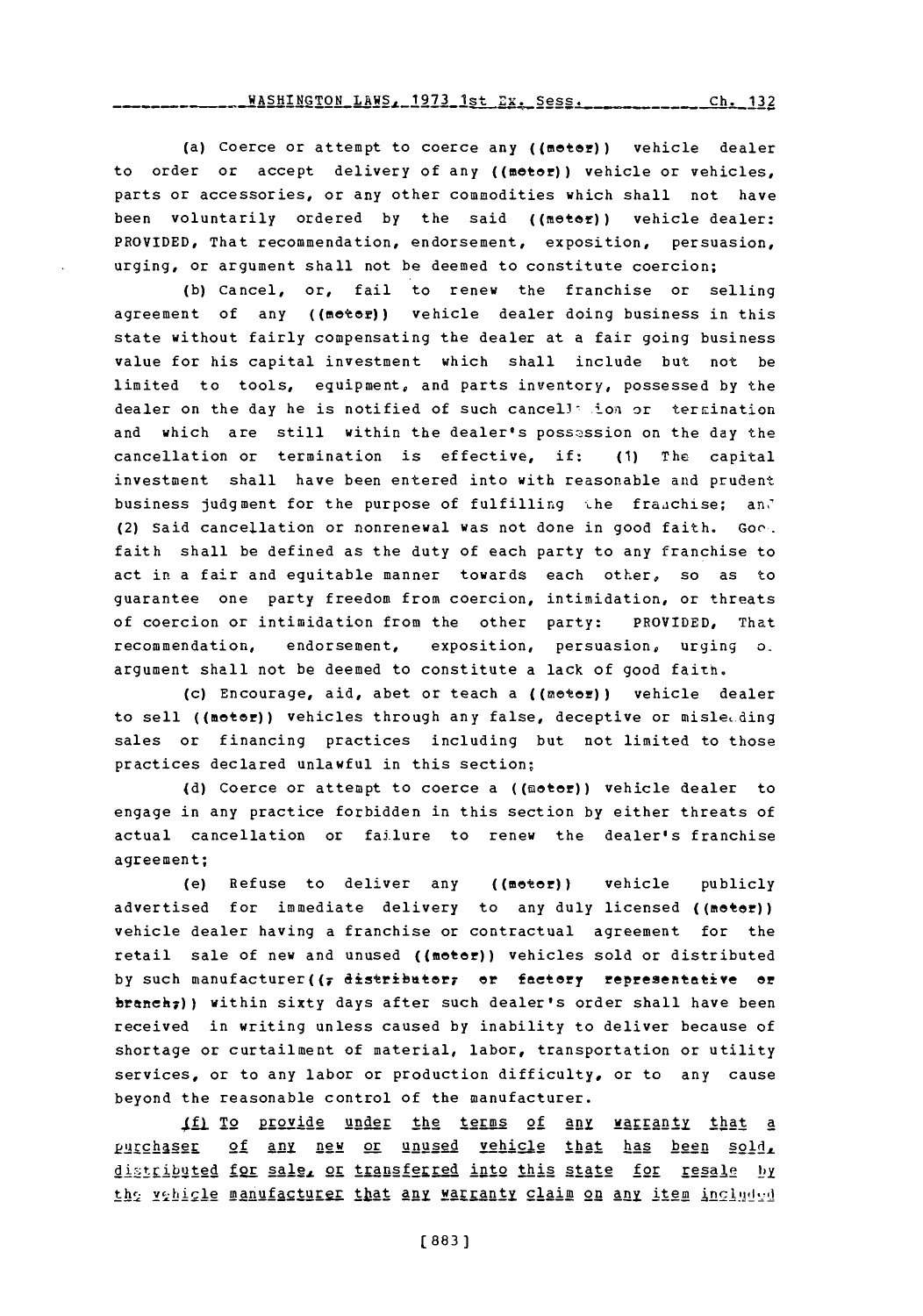Ch. 132<sub>11112</sub> WASHINGTON LAWS, 1973 1st Ex. Sess.

as an integral part of the vehicle may only be made against the manufacturer of that item.

**(8)** Nothing in this section shall be construed to impair the obligations of a contract or to prevent a manufacturer, distributor, representative or any other person, whether or not licensed under this chapter, from requiring performance of a written contract entered into with any licensee hereunder, nor shall the requirement of such performance constitute a violation of any of the provisions of this section: PROVIDED, HOWEVER, Any such contract, or the terms thereof, requiring performance, shall have been theretofore freely entered into and executed between the contracting parties.

Sec. **19.** Section 21, chapter 74, Laws of **1967** ex. sess. and RCW **46.70.190** are each amended to read as follows:

Any person who is injured in his business or property **by** a violation of this chapter, or any person so injured because he refuses to accede to a proposal for an arrangement which, if consummated, would be in violation of this chapter, may bring a civil action in the superior court to enjoin further violations, to recover the actual damages sustained **by** him together with the costs of the suit, including a reasonable attorney's fee.

Any person recovering judgment or whose claim has been dismissed with prejudice against a manufacturer((7 distributor or factory representative or branch)) pursuant to ((REW 46+70+480+5). **Jhy)** section **U1111121 2f** this **1973** amendatory act and this section shall, upon full payment of said judgment, or upon the dismissal of such claim, execute a waiver in favor of the judgment debtor or defendant of any claim arising prior to the date of said judgment or dismissal under the Federal Automobile Dealer Franchise Act, **15** United States Code Sections **1221-1225.** Any person having recovered full payment for any judgment or whose claim has been dismissed with prejudice under said Federal Automobile Dealer Franchise Act shall have no cause of action under this section for alleged violation of ((REW **46T7e?48615k jbf)** &eclion **18(2)\_,(12** of this **1973** amendatory act, with respect to matters arising prior to the date of said judgment.

**A** civil action brought in the superior court pursuant to the provisions of this section must be filed no later than one year following the alleged violation of this chapter.

Sec. 20. Section 2, chapter 74, Laws of **1967** ex. sess. and RCW **46.70.900** are each amended to read as follows:

**All** provisions of this chapter shall be liberally construed to the end that deceptive practices or commission of fraud or misrepresentation in the sale, barter, or disposition of ((meter) vehicles in this state may be prohibited and prevented, and irresponsible, unreliable, or dishonest persons may be prevented from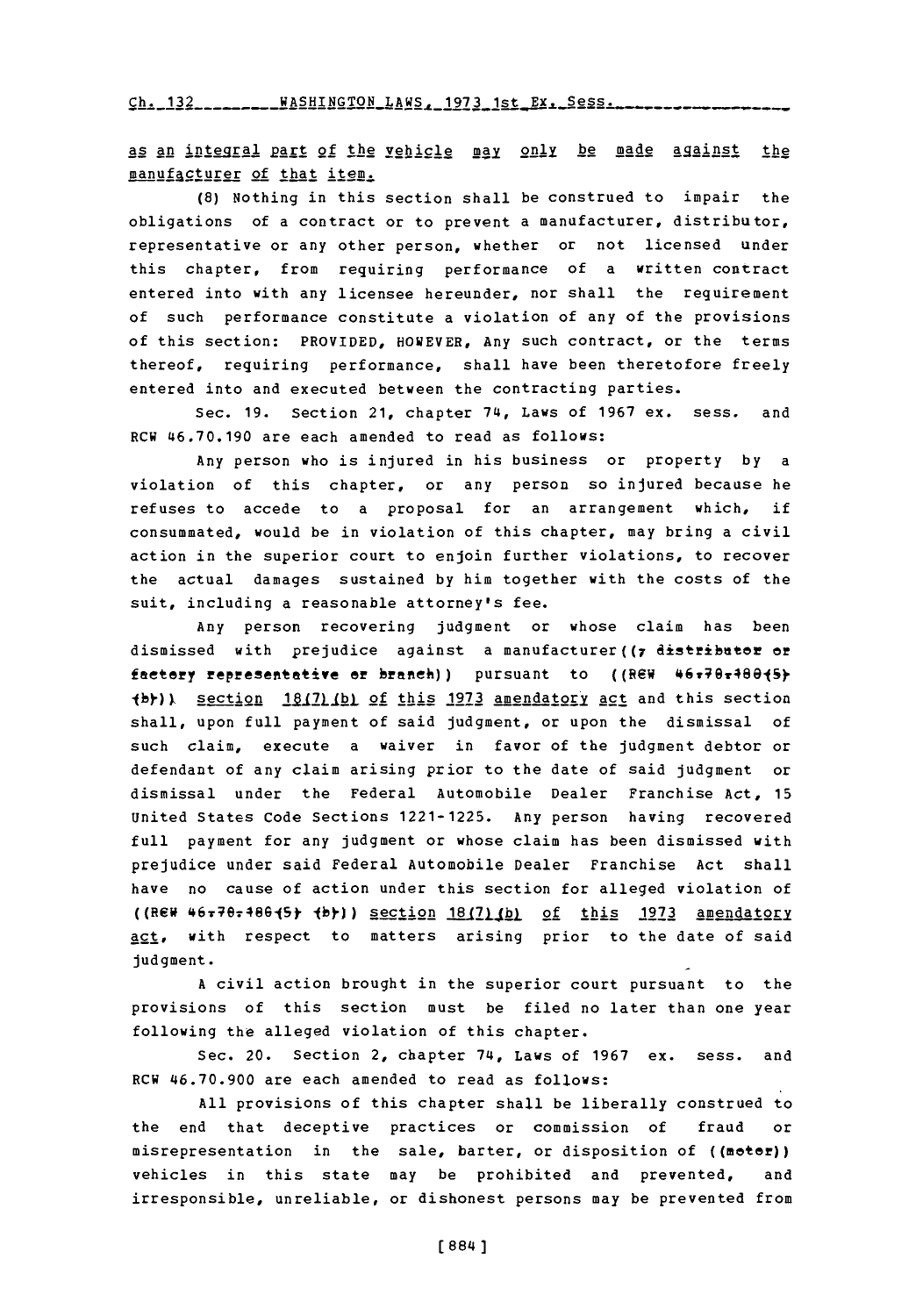WASHINGTON LAWS. 1973 1st Ex. Sess. \_\_\_\_\_\_\_\_\_\_\_\_\_Ch. 132

engaging in the business of selling, bartering, or otherwise dealing in ((motor)) vehicles in this state and reliable persons may be encouraged to engage in the business of selling, bartering and otherwise dealing in ((motor)) vehicles in this state: PROVIDED, That this chapter shall not apply to printers, publishers, or broadcasters who in good faith print, publish or broadcast material without knowledge of its deceptive character.

**NEW** SECTION. Sec. 21. There is added to chapter 46.70 RCW a new section to read as follows:

If any provision of this **1973** amendatory act is declared unconstitutional, or the applicability thereof to any person or circumstance is held invalid, the constitutionality of the remainder of this **1973** amendatory act and the applicability thereof to persons and circumstances shall not be affected thereby.

Sec. 22. Section 46.16.020, chapter 12, Laws of **1961** as last amended **by** section 14, chapter **32,** Laws of **1967** and RCW 46.16.020 are each amended to read as follows:

Any vehicle owned, rented or leased **by** the state **of** Washington, or **by** any county, city, town, school district or other political subdivision of the state of Washington and used exclusively by them, and all vehicles owned or leased with an option to purchase **by** the United States government, or **by** the government of foreign countries, or **by** international bodies to which the United States government is a signatory **by** treaty, and used exclusively in its or their service shall be exempt from the payment of license fees for the licensing thereof as in this chapter provided: PROVIDED, HOWEVER, That such vehicles, except those owned and used exclusively **by** the United States government and which are identified **by** clearly exhibited registration numbers or license plates assigned **by** an instrumentality of that government, shall be registered as prescribed for the license registration of other vehicles and shall display upon the vehicles the vehicle license number plates assigned **by** the director and except in cases of a foreign government or international body shall pay for such number plates a fee of one dollar: PROVIDED, FURTHER, That no vehicle license or license number plates shall be issued to any such vehicle under the provisions of this section for the transportation of-school children unless and until such vehicle shall have been first personally inspected **by** the director or his duly authorized representative.

Sec. **23.** Section 46.16.045, chapter 12, Laws of **1961** and RCW 46. 16.045 are each amended to read as follows:

**IfL.1** The department in its discretion may grant a temporary permit to operate a vehicle for which application for registration has been made, where such application is accompanied **by** the proper fee pending action upon said application **by** the department.